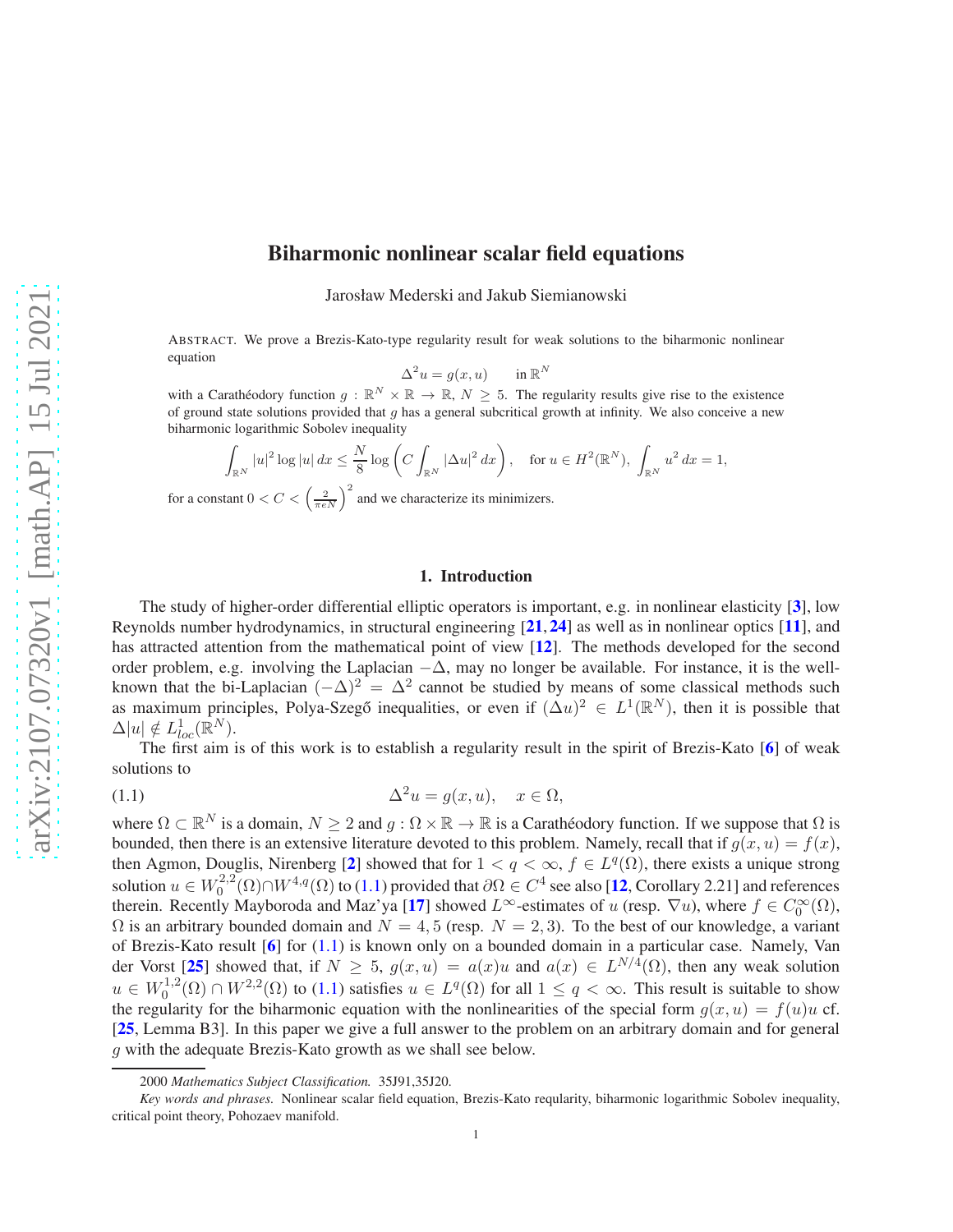From now on we assume that  $\Omega \subset \mathbb{R}^N$  possibly unbounded domain and  $N \geq 5$ . Inspired by [[6](#page-19-3)], we impose on  $q$  the following growth assumption:

$$
(1.2) \t |g(x,s)| \le a(x)\big(1+|s|\big), \t \text{ for } s \in \mathbb{R} \text{ and a.e. } x \in \Omega, \text{ where } 0 \le a \in L_{\text{loc}}^{N/4}(\Omega).
$$

<span id="page-1-0"></span>The first main result reads as follows.

<span id="page-1-1"></span>THEOREM 1.1. Let  $u \in W_{loc}^{2,2}(\Omega)$  be a weak solution to [\(1.1\)](#page-0-0), where g satisfies [\(1.2\)](#page-1-0). Then  $u \in$  $C^{3,\alpha}_{loc}(\Omega) \cap W^{4,q}_{loc}(\Omega)$ , for any  $0 < \alpha < 1$  and  $1 \leq q < \infty$ .

It is worth mentioning that in proof of Theorem [1.1](#page-1-1) we can no longer apply classical techniques for Laplacian, e.g. due to Brezis and Kato [[6](#page-19-3)], or Brezis and Lieb [[7](#page-19-6), Theorem 2.3], since  $\Delta |u|$  may not be well-defined for  $u \in W^{2,2}_{loc}(\Omega)$ . Moreover, the Moser iteration technique does not seem to be applicable straightforwardly for q.

We shall present some consequences of Theorem [1.1](#page-1-1) in  $\Omega = \mathbb{R}^N$ . Let us define  $\mathcal{D}^{2,2}(\mathbb{R}^N)$  as a completion of the space  $C_0^{\infty}(\mathbb{R}^N)$  with respect to the norm  $||u||_{\mathcal{D}^{2,2}} := \left(\sum_{|\alpha|=2} ||\partial^{\alpha}u||_{L^2(\mathbb{R}^N)}^2\right)$  $\int_{0}^{\frac{1}{2}}$ . By the use of the Fourier transform and the Plancharel theorem we find a constant  $c > 0$  such that, for  $u \in C_0^{\infty}(\mathbb{R}^N)$ ,

$$
\frac{1}{c}||u||_{\mathcal{D}^{2,2}(\mathbb{R}^N)} \leq ||\Delta u||_{L^2(\mathbb{R}^N)} \leq c||u||_{\mathcal{D}^{2,2}(\mathbb{R}^N)}.
$$

Therefore, the norms  $||u|| := ||\Delta u||_{L^2(\mathbb{R}^N)}$  and  $||u||_{\mathcal{D}^{2,2}(\mathbb{R}^N)}$  are equivalent on  $\mathcal{D}^{2,2}(\mathbb{R}^N)$ . Moreover,  $\mathcal{D}^{2,2}(\mathbb{R}^N)$  is a Hilbert space with the inner product

$$
\langle u, v \rangle := \int_{\mathbb{R}^N} \Delta u \Delta v \, dx \quad \text{for } u, v \in \mathcal{D}^{2,2}(\mathbb{R}^N)
$$

and  $u \in \mathcal{D}^{2,2}(\mathbb{R}^N)$  is a *weak solution* to [\(1.1\)](#page-0-0) provided that

$$
\langle u, v \rangle = \int_{\mathbb{R}^N} g(x, u)v \quad \text{for any } v \in C_0^{\infty}(\mathbb{R}^N).
$$

As usually expected, the following general Pohožaev-type result holds, cf. [[23](#page-20-3)].

<span id="page-1-2"></span>THEOREM 1.2. Let  $u \in \mathcal{D}^{2,2}(\mathbb{R}^N)$  be a weak solution to [\(1.1\)](#page-0-0), where g satisfies [\(1.2\)](#page-1-0). Then

(1.3) 
$$
\int_{\mathbb{R}^N} |\Delta u|^2 dx = \frac{2N}{N-4} \int_{\mathbb{R}^N} G(x, u) dx + \frac{2}{N-4} \int_{\mathbb{R}^N} x \cdot \partial_x G(x, u) dx.
$$
provided that  $C(x, u) = \partial_x C(x, u) \subset L^1(\mathbb{R}^N)$  where  $C(x, u) = \int_{-\infty}^s g(x, t) dt$ ,  $x \in \mathbb{R}^N$ ,  $t \in \mathbb{R}^N$ .

*provided that*  $G(x, u)$ ,  $x \cdot \partial_x G(x, u) \in L^1(\mathbb{R}^N)$ , where  $G(x, s) := \int_0^s g(x, t) dt$ ,  $x \in \mathbb{R}^N$ ,  $t \in \mathbb{R}$ .

We demonstrate that the Brezis-Kato result for biharmonic Laplacean as well as Theorem [1.2](#page-1-2) open the way to study the existence of solutions and their regularity for  $(1.1)$ . Indeed, let us assume that q is independent of  $x$  and the following condition holds:

(g0) there is a constant  $c > 0$  such that  $|g(s)| \le c(1+|s|^{2^{**}-1})$  for  $s \in \mathbb{R}$ ,

where  $2^{**} := \frac{2N}{N-4}$ . Then  $a(x) := g(u(x))/(1 + |u(x)|) \in L_{loc}^{N/4}(\mathbb{R}^N)$  for  $u \in L^{2^{**}}(\mathbb{R}^N)$  and in view of Theorem [1.1,](#page-1-1) weak solutions to the semilinear problem [\(1.1\)](#page-0-0) belong to  $C^{3,\alpha}_{loc}(\mathbb{R}^N) \cap W^{4,q}_{loc}(\mathbb{R}^N)$ . We introduce the energy functional

(1.4) 
$$
J(u) := \frac{1}{2} \int_{\mathbb{R}^N} |\Delta u|^2 - \int_{\mathbb{R}^N} G(u) \, dx,
$$

where  $G(s) = \int_0^s g(t) dt$ . Next, we show the existence of weak solutions to [\(1.1\)](#page-0-0) under growth assumption at 0 and at infinity inspired by a seminal paper due to Berestycki and Lions [[5](#page-19-7)] (cf. [[19](#page-19-8), [20](#page-19-9)]). We assume that g is continuous,  $g(0) = 0$  and  $(g0)$  holds. Let

$$
G_{+}(s) := \begin{cases} \int_{0}^{s} \max\{g(t), 0\} dt & \text{for } s \ge 0, \\ \int_{s}^{0} \max\{-g(t), 0\} dt & \text{for } s < 0, \end{cases}
$$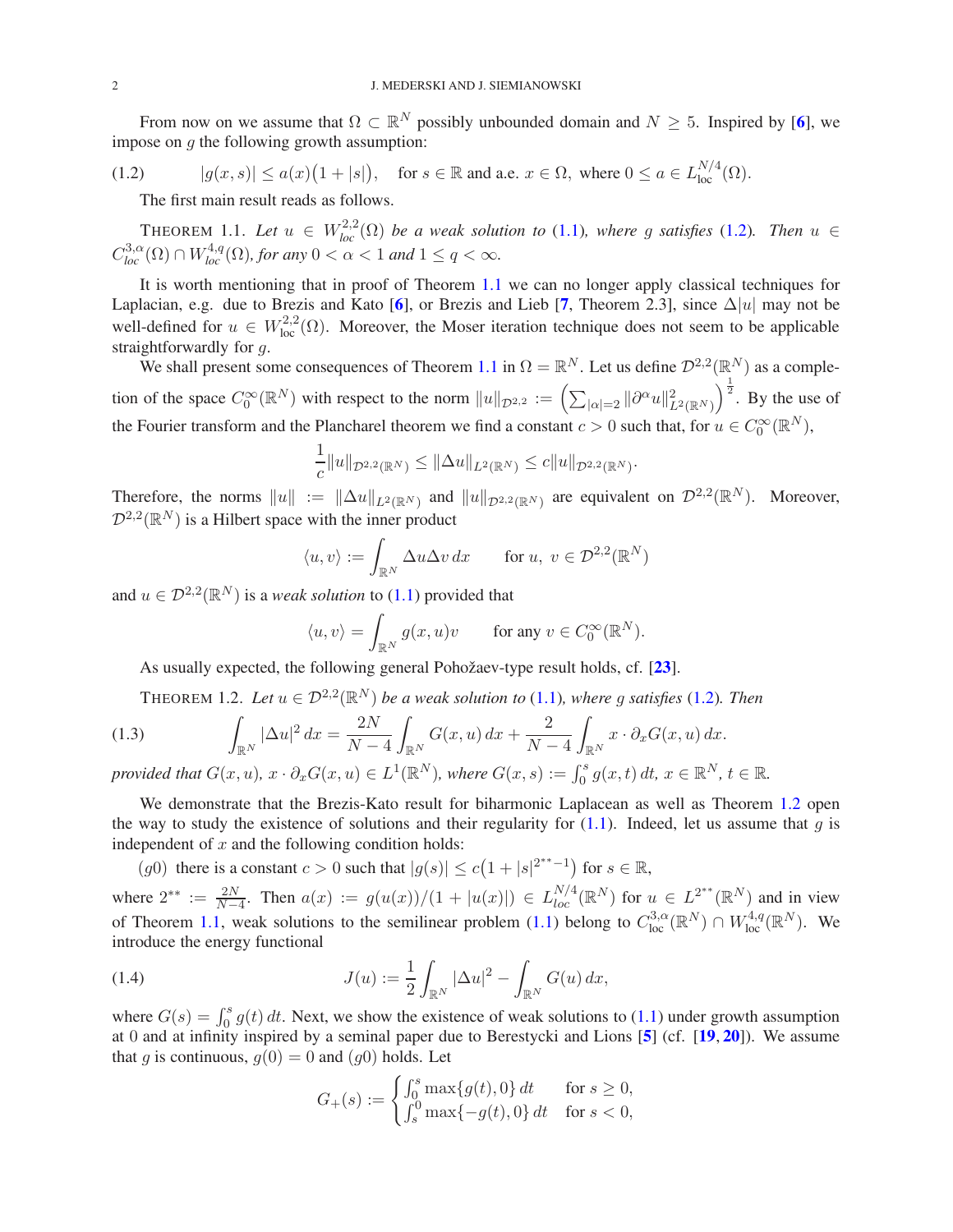and  $g_{+}(s) = G'_{+}(s)$ . Suppose in addition, that and the following conditions are satisfied:

- (g1)  $\lim_{s\to 0} G_{+}(s)/|s|^{2^{**}} = 0,$
- $(g2)$  there exists  $\xi_0 > 0$  such that  $G(\xi_0) > 0$ ,
- $(g3)$   $\lim_{|s| \to \infty} G_{+}(s)/|s|^{2^{**}} = 0.$

We introduce the Pohožaev manifold

(1.5) 
$$
\mathcal{M} := \left\{ u \in \mathcal{D}^{2,2}(\mathbb{R}^N) \setminus \{0\} : \int_{\mathbb{R}^N} |\Delta u|^2 = 2^{**} \int_{\mathbb{R}^N} G(u) \, dx \right\},
$$

and in view of Theorem [1.2,](#page-1-2) M contains all nontrivial solutions. The existence result reads as follows.

<span id="page-2-0"></span>THEOREM 1.3. *Let* (g0)–(g3) *be satisfied. Then*  $\inf_M J > 0$  *and there is a ground state solution*  $u_0 \in$  $\mathcal{D}^{2,2}(\mathbb{R}^N)$  to [\(1.1\)](#page-0-0), i.e.  $u_0 \in \mathcal{M}$  solves (1.1) and  $J(u_0) = \inf_{\mathcal{M}} J$ . Moreover  $u_0 \in C^{3,\alpha}_{loc}(\mathbb{R}^N) \cap W^{4,q}_{loc}(\mathbb{R}^N)$ , *for any*  $0 < \alpha < 1$  *and*  $1 \le q < \infty$ *.* 

Theorem [1.3](#page-2-0) enables us to consider the following nonlinearity

(1.6) 
$$
G(s) = s^2 \log |s| \text{ for } s \neq 0, \text{ and } G(0) = 0
$$

which satisfies  $(g0)$ – $(g3)$ . In view of Theorem [1.3](#page-2-0) there is a ground state solution to [\(1.1\)](#page-0-0) and

<span id="page-2-3"></span>
$$
C_{N,log} := 2^{**} \left(\frac{1}{2} - \frac{1}{2^{**}}\right)^{-\frac{4}{N-4}} \left(\inf_{\mathcal{M}} J\right)^{\frac{4}{N-4}}.
$$

We gain the following new *biharmonic logarithmic Sobolev inequality*.

<span id="page-2-4"></span><span id="page-2-1"></span>THEOREM 1.4. *For any*  $u \in \mathcal{D}^{2,2}(\mathbb{R}^N)$  such that  $\int_{\mathbb{R}^N} |u|^2 dx = 1$ , there holds

(1.7) 
$$
\frac{N}{8} \log \left( \left( \frac{8e}{C_{N, \log}(N-4)} \right)^{(N-4)/N} \int_{\mathbb{R}^N} |\Delta u|^2 dx \right) \ge \int_{\mathbb{R}^N} |u|^2 \log |u| dx
$$

*and*

$$
\left(\frac{8e}{C_{N,log}(N-4)}\right)^{(N-4)/N} < \left(\frac{2}{\pi eN}\right)^2.
$$

*Moreover the equality in* [\(1.7\)](#page-2-1) *holds provided that*  $u = u_0/||u_0||_{L^2(\mathbb{R}^N)}$  *and*  $u_0$  *is a ground state solution to* [\(1.1\)](#page-0-0). If the equality in [\(1.7\)](#page-2-1) holds for u, then there are uniquely determined  $\lambda > 0$  and  $r > 0$  such that  $u_0 := \lambda u(r) \in \mathcal{M}$  and  $u_0$  is a ground state solution to [\(1.1\)](#page-0-0).

<span id="page-2-2"></span>Recall that the classical logarithmic Sobolev inequality given in [[26](#page-20-4)]:

$$
(1.8) \qquad \frac{N}{4}\log\left(\frac{2}{\pi eN}\int_{\mathbb{R}^N}|\nabla u|^2\,dx\right)\geq \int_{\mathbb{R}^N}|u|^2\log(|u|)\,dx,\quad \text{for } u\in H^1(\mathbb{R}^N),\int_{\mathbb{R}^N}|u|^2\,dx=1,
$$

which is equivalent to the Gross inequality  $[13]$  $[13]$  $[13]$ , cf.  $[14]$  $[14]$  $[14]$ . Recall that the optimality of  $(1.8)$  and the characterization of minimizers have been already proved by Carlen [[8](#page-19-12)] in the context of the Gross inequality as well as by del Pino and Dolbeault  $[9, 10]$  $[9, 10]$  $[9, 10]$  $[9, 10]$  $[9, 10]$  for the interpolated Gagliardo–Nirenberg inequalities and the  $L^p$ -Sobolev logarithmic inequality. A generalization of the optimal Gross inequality in Orlicz spaces is given by Adams [[1](#page-19-15)]. However, to the best of our knowledge, the logarithmic Sobolev inequality for higher order operators have not been obtained in the literature so far and  $(1.8)$  seems to be the first one for the biharmonic Laplacian. Note that, in contrast to  $(1.8)$  and the Laplacian problem involving  $(1.6)$ , we do not know ground state solutions to  $(1.1)$  explicitly. Hence the exact computation of  $C_{N,log}$  remains an open question.

The paper is organized as follows. In Section [2](#page-3-0) we prove Theorem [1.1](#page-1-1) and in Section [3](#page-7-0) we obtain the Pohožaev-type result. The main result of Section [4](#page-8-0) is a general variant of Lion's lemma (Lemma [4.1\)](#page-8-1) in  $\mathcal{D}^{2,2}(\mathbb{R}^N)$ , which is crucial for the proof of Theroem [1.3](#page-2-0) given in Section [5.](#page-10-0) The last Section [6](#page-16-0) is devoted to the biharmonic logarithmic Sobolev inequality.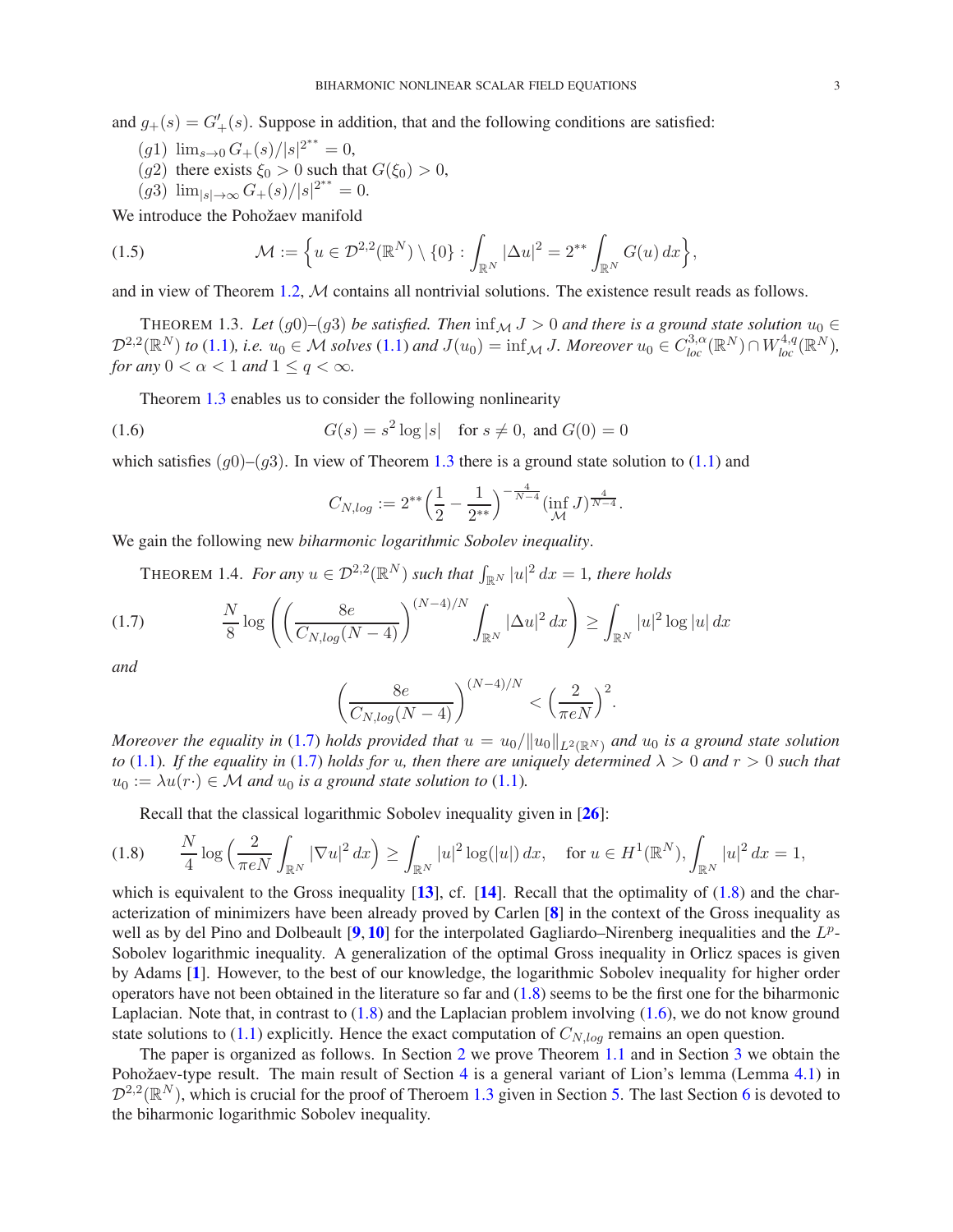# 2. Regularity theory and proof of Theorem [1.1](#page-1-1)

<span id="page-3-0"></span>Let N,  $k \in \mathbb{N}$  and  $1 \leq p < \infty$  with  $N > kp$ . We define  $\mathcal{D}^{k,p}(\mathbb{R}^N)$  as a completion of the space  $C_0^{\infty}(\mathbb{R}^N)$  with respect to the norm

$$
||u||_{\mathcal{D}^{k,p}} := \left(\sum_{|\alpha|=k} ||D^{\alpha}u||_{L^{p}(\mathbb{R}^{N})}^{p}\right)^{\frac{1}{p}}, \quad u \in C_{0}^{\infty}(\mathbb{R}^{N}).
$$

Hence

(2.1) 
$$
\mathcal{D}^{k,p}(\mathbb{R}^N) \subset \mathcal{D}^{k-l,\frac{Np}{N-lp}}(\mathbb{R}^N), \qquad 0 \le l \le k,
$$

and

(2.2) 
$$
\sum_{j=0}^{n} \sum_{|\alpha|=k-j} \|D^{\alpha}u\|_{L^{\frac{Np}{N-jp}}(\mathbb{R}^N)} \leq c \|u\|_{\mathcal{D}^{k,p}}, \qquad u \in \mathcal{D}^{k,p}(\mathbb{R}^N).
$$

We fix an open set  $\Omega \subset \mathbb{R}^N$ . We recall that by the standard approach based on mollifiers and the Calderon–Zygmund  $L^p$ –estimates for higher order elliptic operators [[22](#page-20-5), (2.6)] we have the following lemma.

<span id="page-3-1"></span>LEMMA 2.1. Let  $1 < p < \infty$  and k be a positive integer. If  $w \in L_{loc}^p(\Omega)$  and  $\Delta^k w \in L_{loc}^p(\Omega)$ , then  $w \in W_{loc}^{2k,p}(\Omega)$ .

Suppose that  $u \in W^{2,2}_{loc}(\Omega)$  is a weak solution to [\(1.1\)](#page-0-0), where g satisfies [\(1.2\)](#page-1-0). Clearly  $u \in L^{2^{**}}_{loc}(\Omega)$ . Fix  $U \subset\subset \Omega$ . Since  $\frac{2N}{N+4} < \frac{N}{4}$  $\frac{N}{4}$  and  $\frac{2N}{N+4} = 2^{**}\frac{N-4}{N+4}$ , by the Hölder inequality

$$
\int_{U} |g(x, u)|^{\frac{2N}{N+4}} dx \leq c \int_{U} |a(x)|^{\frac{2N}{N+4}} + |a(x)|^{\frac{N}{4}}^{\frac{8}{N+4}} |u|^{2^{**} \frac{N-4}{N+4}} dx < \infty,
$$

for some constant  $c > 0$ . Then, by the distributional equality

$$
\Delta^2 u = g(x, u) \in L_{loc}^{\frac{2N}{N+4}}(\Omega),
$$

and Lemma [2.1,](#page-3-1) we infer that  $u \in W_{\text{loc}}^{4, \frac{2N}{N+4}}(\Omega)$ .

k

Now the crucial step is the following lemma.

<span id="page-3-2"></span>LEMMA 2.2. Let  $p \geq \frac{2N}{N+4}$  and  $u \in W^{4,p}_{loc}(\Omega)$  be a weak solution to [\(1.1\)](#page-0-0), where g satisfies [\(1.2\)](#page-1-0). Then  $\sqrt{ }$ 

$$
u \in \begin{cases} L_{loc}^{Np/N-5p}(\Omega), & \text{if } 5p < N, \\ L_{loc}^q(\Omega) & \text{for every } 1 \le q < \infty, \quad \text{if } 5p \ge N. \end{cases}
$$

PROOF. If  $4p \geq N$ , then the conclusion follows immediately by the Sobolev embedding  $W^{4,p}_{loc}(\Omega) \subset$  $L_{loc}^q(\Omega)$ ,  $q \ge 1$ . Thus, we can clearly assume that  $4p < N$ . Let us define

$$
\tilde{a}(x) := \begin{cases}\n\frac{g(x, u(x))}{u(x)} \chi_{\{x \in \Omega \mid |u(x)| > 1\}}(x), & \text{for } u(x) \neq 0, \\
0 & \text{for } u(x) = 0, \n\end{cases}
$$
\n
$$
b(x) := g(x, u(x)) \chi_{\{x \in \Omega \mid |u(x)| \le 1\}}(x),
$$

and observe that  $g(x, u) = \tilde{a}(x)u + b(x)$  and  $\tilde{a}, b \in L_{loc}^{N/4}(\Omega)$ .

Let U be an arbitrary open bounded subset of  $\Omega$  such that  $U \subset \overline{U} \subset \Omega$ . We find an open bounded V with  $C^{\infty}$ -smooth boundary such that  $\overline{U} \subset V \subset \overline{V} \subset \Omega$ . Indeed, let  $\xi \in C_0^{\infty}(\Omega)$  be a smooth cut-off function such that  $\xi \equiv 1$  on U and  $0 \le \xi \le 1$ . By Sard's theorem, there is a regular value  $c \in (0,1)$ . Then  $V = \xi^{-1}((c, 1])$  is an open bounded subset with the smooth boundary  $\partial V = \xi^{-1}(\{c\})$  satisfying  $\overline{U} \subset V \subset \overline{V} \subset \overline{\Omega}$ .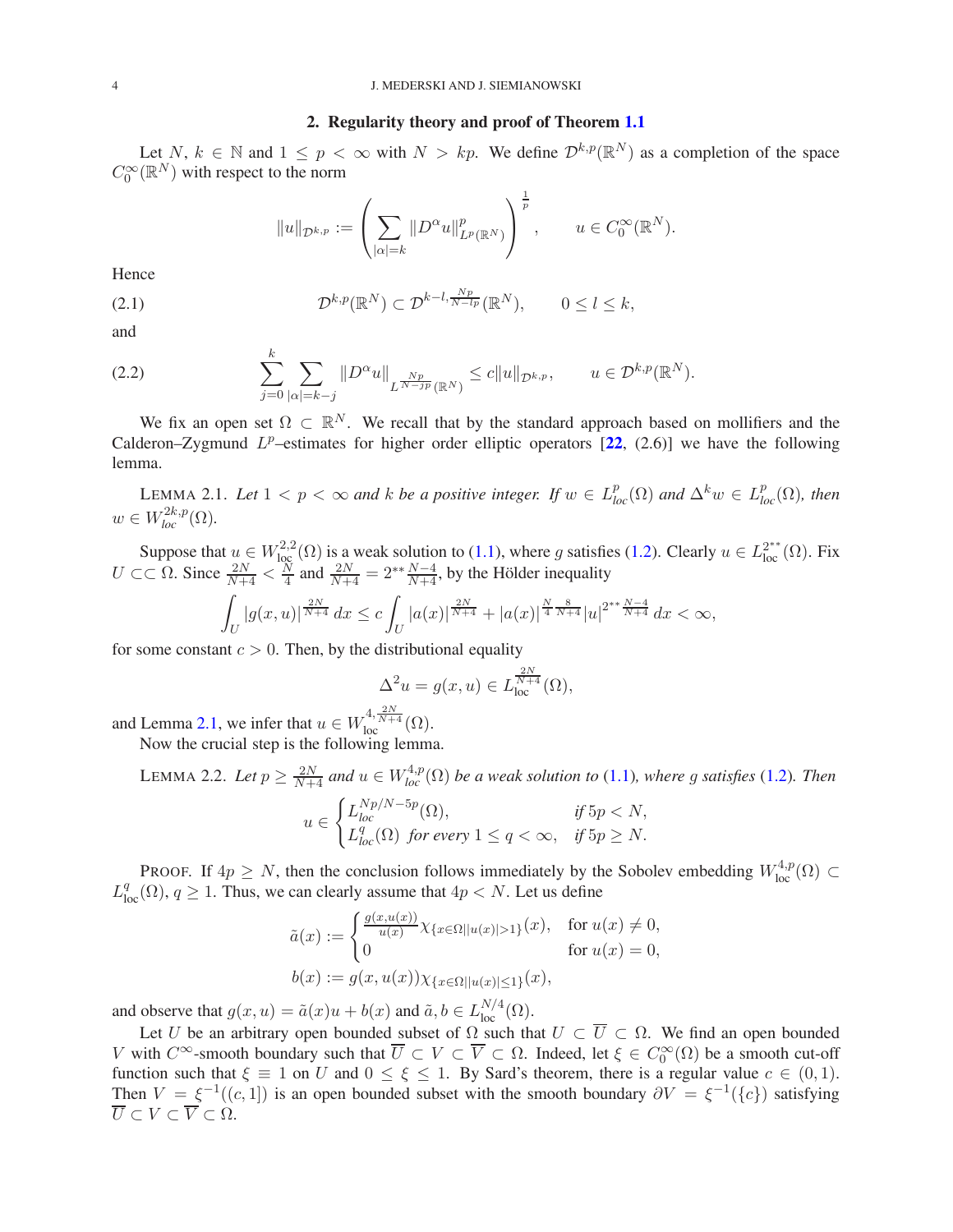Now take  $\eta \in C_0^{\infty}(V)$  such that  $\eta = 1$  on U and  $0 \le \eta \le 1$ . We restrict our problem to V. By the assumption  $u \in W^{4,p}(V)$  is a distributional solution of

(2.3) 
$$
\Delta^2 u = \tilde{a}(x)u + b(x) \quad \text{in } V
$$

and  $\tilde{a}, b \in L^{N/4}(V)$ . We define

Certainly, we have  $v \in W^{4,p}(V) \subset H^2(V)$  and  $v \in H_0^1(V)$ , since supp  $\eta \subset\subset V$ . Standard calculations yield

<span id="page-4-1"></span> $v := un$ .

$$
\Delta^{2}v = (\Delta^{2}u)\eta + 4\nabla\Delta u \cdot \nabla\eta + 4\sum_{i=1^{N}}\nabla u_{x_{i}} \cdot \nabla\eta_{x_{i}} + 2\Delta u\Delta\eta + 4\nabla u \cdot \nabla\Delta\eta + u\Delta^{2}\eta
$$
  
=:  $K(u)$ 

(2.4)

<span id="page-4-6"></span><span id="page-4-2"></span><span id="page-4-0"></span> $=:(\Delta^2 u)\eta + K(u).$ 

Observe that  $u \in W^{4,p}(V) \subset W^{3,p^*}(V)$ ,  $p^* = \frac{Np}{N-4}$  $\frac{Np}{N-p}$  and  $\eta \in C_0^{\infty}(V)$  imply that

$$
(2.5) \t\t\t ||K(u)||_{L^{p^*}(V)} \le c||u||_{W^{3,p^*}(V)}||\eta||_{W^{4,\infty}(V)} \le c(\eta)||u||_{W^{4,p}(V)},
$$

for some constant  $c(n) > 0$ .

In view of [25, Lemma B.2], for every 
$$
\varepsilon > 0
$$
 there are  $q_{\varepsilon} \in L^{N/4}(V)$  and  $\hat{f}_{\varepsilon} \in L^{\infty}(V)$  such that

(2.6)  $\tilde{a}(x)v = q_{\varepsilon}(x)v + f_{\varepsilon},$ 

and

$$
\|q_{\varepsilon}\|_{L^{N/4}(V)} \leq \varepsilon.
$$

By  $(2.4)$ ,  $(2.3)$  and  $(2.6)$  we get

(2.8)  
\n
$$
\Delta^2 v = (\Delta^2 u)\eta + K(u)
$$
\n
$$
= \tilde{a}(x)v + b(x)\eta + K(u)
$$
\n
$$
= q_{\varepsilon}(x)v + f_{\varepsilon} + K(u),
$$

where

(2.9) 
$$
f_{\varepsilon} := \widehat{f}_{\varepsilon} + b(x)\eta \in L^{\frac{N}{4}}(V).
$$

We recall some needed regularity results from [[2](#page-19-4)] (see also [[12](#page-19-2), Thm 2.20]), for all  $1 < q < \infty$ ,  $\bar{g} \in L^q(V)$ , there exists a unique strong solution  $u \in W^{4,q}(V)$  to the problem

<span id="page-4-7"></span><span id="page-4-5"></span><span id="page-4-3"></span>
$$
\begin{cases} (-\Delta)^2 u = \bar{g} & \text{in } V, \\ u = \Delta u = 0 & \text{on } \partial V. \end{cases}
$$

satisfying

<span id="page-4-8"></span><span id="page-4-4"></span> $||u||_{W^{4,q}(V)} \leq c_q ||\bar{g}||_{L^q(V)},$ 

where  $c_q > 0$  depends only on N, q and V. Denote by  $T_q$  the linear operator  $g \mapsto u$  considered as an operator from  $L^q(V)$  to  $W^{4,q}(V)$  and rewrite the above inequality as

(2.10) kTqg¯kW4,q(<sup>V</sup> ) ≤ cqkg¯kLq(<sup>V</sup> ) .

Obviously,  $T_q$  is the  $L^q$ -inverse of the bilaplacian  $(-\Delta)^2$  considered with the Navier boundary conditions  $u = \Delta u = 0$  on  $\partial V$ .

Now we can rephrase [\(2.8\)](#page-4-3) in the language of operators

$$
(2.11) \t\t v - A_{\varepsilon,q}v = h_{\varepsilon,q},
$$

where  $A_{\varepsilon,q}v := T_q(q_{\varepsilon}v)$  and  $h_{\varepsilon,q} := T_q(f_{\varepsilon} + K(u))$ .

We consider two cases separately.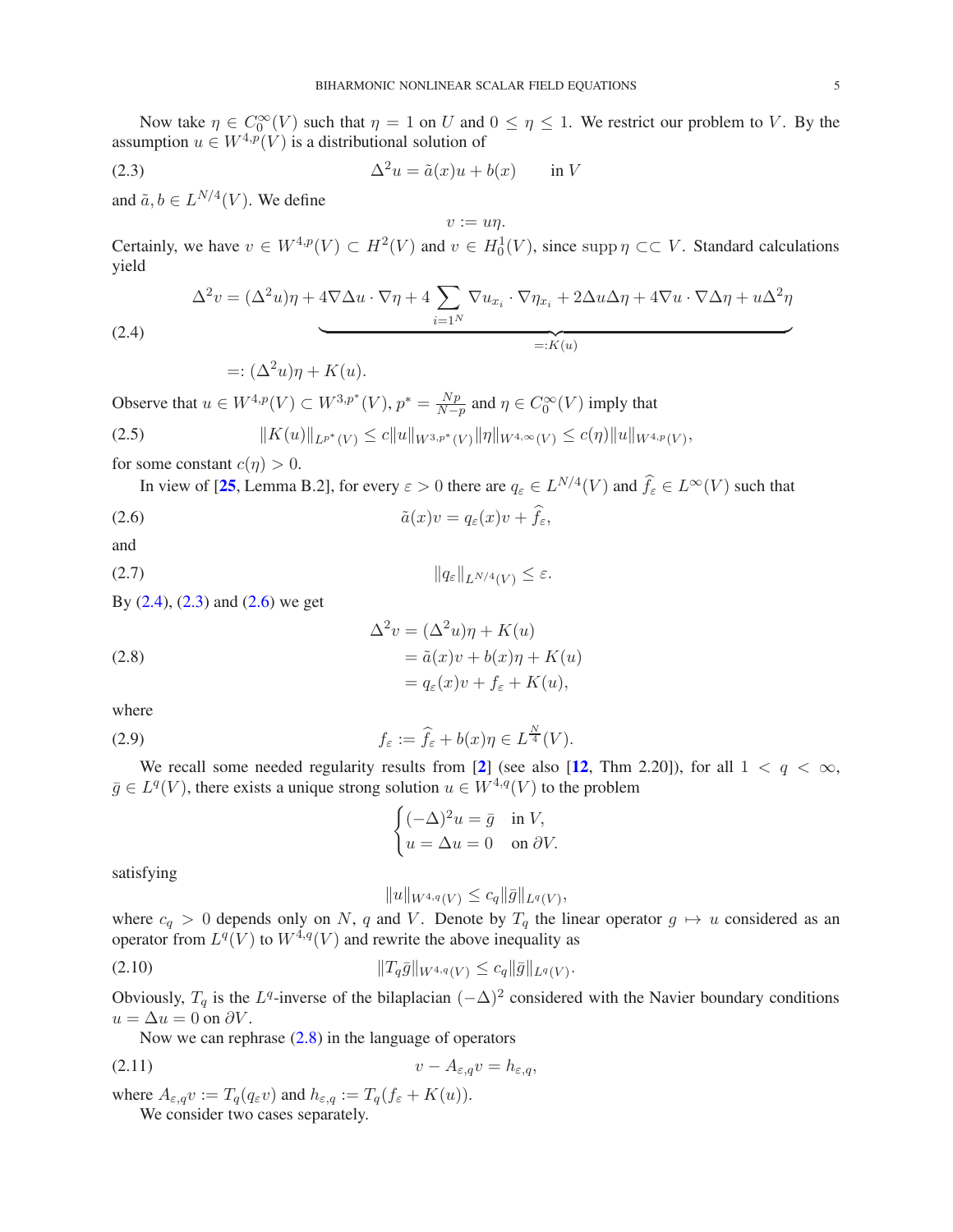Case I: 
$$
5p < N
$$
.

In what follows we take  $q = p^*$ . By the Sobolev embedding  $W^{4,p^*}(V) \subset L^{\frac{Np}{N-5p}}(V)$ , [\(2.10\)](#page-4-4), [\(2.9\)](#page-4-5) and  $(2.5)$ , we have

<span id="page-5-2"></span>
$$
\|h_{\varepsilon,p^*}\|_{L^{\frac{Np}{N-5p}}(V)} \leq c_{\text{Sobolev}} \|T_{p^*}(f_{\varepsilon} + K(u))\|_{W^{4,p^*}(V)}
$$
  

$$
\leq c_{\text{Sobolev}} c_{p^*} \|f_{\varepsilon} + K(u)\|_{L^{p^*}(V)}
$$
  

$$
\leq c \left( \|f_{\varepsilon}\|_{L^{\frac{N}{4}}(V)} + \|K(u)\|_{L^{p^*}(V)} \right)
$$
  

$$
\leq c \left( \|f_{\varepsilon}\|_{L^{\frac{N}{4}}(V)} + c(\eta) \|u\|_{W^{4,p}(V)} \right),
$$

where  $c > 0$  is some constant. We estimate the norm of the linear operator  $A_{\varepsilon,p^*}: L^{\frac{Np}{N-5p}}(V) \to L^{\frac{Np}{N-5p}}(V)$ applying the Sobolev embedding  $W^{4,p^*}(V) \subset L^{\frac{Np}{N-5p}}(V)$  and [\(2.10\)](#page-4-4)

<span id="page-5-0"></span>
$$
(2.13) \t\t\t ||A_{\varepsilon,p^*}v||_{L^{\frac{Np}{N-5p}}(V)} \leq c_{\text{Sobolev}}||T_{p^*}(q_{\varepsilon}v)||_{W^{4,p^*}(V)} \leq c_{\text{Sobolev}}c_{p^*}||q_{\varepsilon}v||_{L^{p^*}(V)}.
$$

We use the Hölder inequality with the exponents

$$
\frac{1}{\frac{N}{4}} + \frac{1}{\frac{Np}{N-5p}} = \frac{1}{p^*}
$$

to obtain

$$
||q_{\varepsilon}v||_{L^{p^*}(V)} \leq ||q_{\varepsilon}||_{L^{N/4}(V)} ||v||_{L^{\frac{Np}{N-5p}}(V)}.
$$

In view of  $(2.13)$ ,  $(2.14)$  and  $(2.7)$  we gain

<span id="page-5-1"></span>
$$
||A_{\varepsilon,p^*}v||_{L^{\frac{Np}{N-5p}}(V)} \leq c_{\text{Sobolev}}c_{p^*\varepsilon}||v||_{L^{\frac{Np}{N-5p}}(V)}.
$$

We choose  $\varepsilon := (2c_{\text{Sobolev}}c_{p^*})^{-1}$  to deduce

$$
(2.15) \t\t\t\t\t\|\mathbf{A}_{\varepsilon,p^*}\|_{L^{\frac{Np}{N-5p}}\to L^{\frac{Np}{N-5p}}}\leq \frac{1}{2}.
$$

Then  $(I - A_{\varepsilon,p^*})$  is invertible on the space  $L^{\frac{Np}{N-5p}}(V)$  with the norm bounded by 2 and by [\(2.11\)](#page-4-8)

$$
(2.16) \t\t v = (I - A_{\varepsilon, p^*})^{-1} h_{\varepsilon, p^*},
$$

so by the above and by [\(2.12\)](#page-5-2)

$$
||v||_{L^{\frac{Np}{N-5p}}(V)} \le ||(I - A_{\varepsilon,p^*})^{-1}||_{L^{\frac{Np}{N-5p}} \to L^{\frac{Np}{N-5p}}} ||h_{\varepsilon,p^*}||_{L^{\frac{Np}{N-5p}}(V)}
$$
  

$$
\le 2c (||f_{\varepsilon}||_{L^{\infty}(V)} + c(\eta)||u||_{W^{4,p}(V)}) < \infty.
$$

Hence  $v \in L^{\frac{Np}{N-5p}}(V)$  and, since  $u = v$  on  $U \subset \Omega$  and U is arbitrary, we finally get  $u \in L^{\frac{Np}{N-5p}}_{loc}(\Omega)$  as claimed. This finishes the proof of Case I.

Case II:  $5p \geq N$ .

We proceed similarly as in Case I. Fix any  $\frac{Np}{N-4p} \le q < \infty$  and define  $r := \frac{Nq}{N+4q}$  $\frac{Nq}{N+4q}$ . Then we have  $1 \, < \, r \, < \, \frac{N}{4} \, \leq \, \frac{Np}{N-j}$  $\frac{Np}{N-p}$ . We employ the Sobolev embedding  $W^{4,r}(V)$  ⊂  $L^q(V)$ , [\(2.10\)](#page-4-4), [\(2.9\)](#page-4-5) and [\(2.5\)](#page-4-6) to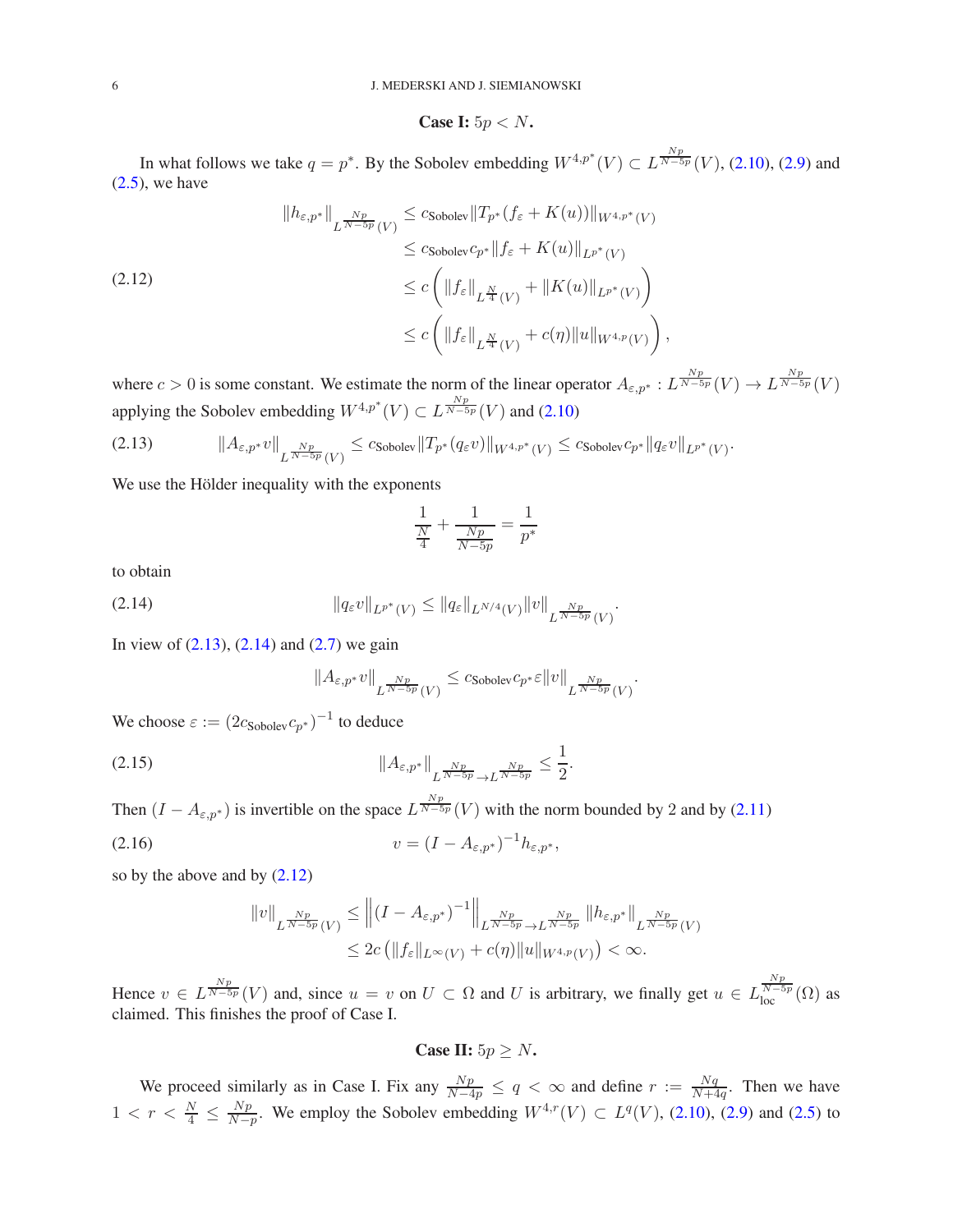estimate

$$
||h_{\varepsilon,r}||_{L^q(V)} \leq c_{\text{Sobolev}}||T_r(f_{\varepsilon} + K(u))||_{W^{4,r}(V)}
$$
  
\n
$$
\leq c_{\text{Sobolev}}c_r||f_{\varepsilon} + K(u)||_{L^r(V)}
$$
  
\n
$$
\leq c \left( ||f_{\varepsilon}||_{L^{\frac{N}{4}}(V)} + ||K(u)||_{L^{p^*}} \right)
$$
  
\n
$$
\leq c \left( ||f_{\varepsilon}||_{L^{\frac{N}{4}}(V)} + c(\eta) ||u||_{W^{4,p}(V)} \right)
$$

for some constant  $c > 0$ . We bound the norm of  $A_{\varepsilon,r} : L^q(V) \to L^q(V)$  by exploiting the Sobolev embedding  $W^{4,r}(V) \subset L^q(V)$  and [\(2.10\)](#page-4-4)

,

.

<span id="page-6-0"></span>
$$
(2.18) \t\t\t ||A_{\varepsilon,r}||_{L^q(V)} \leq c_{\text{Sobolev}}||T_r(q_{\varepsilon}v)||_{W^{4,r}(V)} \leq c_{\text{Sobolev}}c_r||q_{\varepsilon}v||_{L^r(V)}.
$$

We use Hölder's inequality with exponents

$$
\frac{\frac{1}{N}}{\frac{Nr}{4}} + \underbrace{\frac{Nr}{N-4r}}_{=\frac{1}{q}} = \frac{1}{r}
$$

and  $(2.7)$  to obtain

(2.19) 
$$
\|q_{\varepsilon}v\|_{L^{r}(V)} \leq \|q_{\varepsilon}\|_{L^{\frac{N}{4}}(V)}\|v\|_{L^{q}(V)} \leq \varepsilon\|v\|_{L^{q}(V)}
$$

We choose  $\varepsilon = (2c_{\text{Sobolev}}c_r)^{-1}$  and from [\(2.18\)](#page-6-0), [\(2.19\)](#page-6-1) deduce that

<span id="page-6-1"></span>
$$
||A_{\varepsilon,r}||_{L^q\to L^q}\leq\frac{1}{2}.
$$

As in the last part of Case I, we then show that  $v \in L^q(V)$ . This implies that  $u \in L^q(U)$  and, since  $U \subset \Omega$ and  $q \ge \frac{Np}{N-4p}$  were arbitrary, the proof of Case II is completed.

*Proof of Theorem [1.1](#page-1-1).* Let  $u \in W^{2,2}_{loc}(\Omega)$  be a weak solution to [\(1.1\)](#page-0-0). Then  $u \in W^{4,\frac{2N}{N+4}}_{loc}(\Omega)$ . We show that  $u \in L^q_{loc}(\Omega)$ , for every  $q \geq 1$ . If  $N = 5$  or  $N = 6$ , then, by Lemma [2.2,](#page-3-2)  $u \in L^q_{loc}(\Omega)$ , for every  $q \ge 1$ , and we are done. If  $N > 6$ , then we define  $p_1 := \frac{2N}{N+4}$ ,  $5p_1 < N$ , and we use Lemma [2.2](#page-3-2) to obtain  $u \in L$  $\frac{Np_1}{N-5p_1}$  ( $\Omega$ ). Since  $\frac{Np_1}{N-5p_1} = \frac{2N}{N-6}$ ,

$$
1 < p_2 := \frac{Np_1}{N - 5p_1} \frac{N - 6}{N + 2} = \frac{2N}{N + 2} < \frac{N}{4}.
$$

Fix  $U \subset\subset \Omega$ . Observe that  $p_2 \frac{N+2}{8} = \frac{N}{4}$  $\frac{N}{4}$  and by the Hölder inequality

 $p$ 

$$
\int_{U} |g(x,u)|^{p_2} dx \leq c \int_{U} |a(x)|^{p_2} dx + c \Big( \int_{U} |a(x)|^{p_2 \frac{N+2}{8}} dx \Big)^{\frac{8}{N+2}} \Big( \int_{U} |u|^{\frac{Np_1}{N-5p_1}} dx \Big)^{\frac{N-6}{N+2}} < \infty
$$

for some constant  $c > 0$ . Therefore we get  $\Delta^2 u = g(x, u) \in L^{p_2}_{loc}(\Omega)$ . Since  $u \in W^{4, p_1}_{loc}(\Omega) \subset L^{p_2}_{loc}(\Omega)$ , we use Lemma [2.1](#page-3-1) to get  $u \in W^{4,p_2}_{loc}(\mathbb{R}^N)$ . Let K be the largest natural number less than  $\frac{N-4}{2}$ . We continue applying Lemma [2.2](#page-3-2) in this fashion and get a finite sequence  $(p_k)_{k=1}^K$  such that for  $k = 1, ..., K$ 

$$
p_k := \frac{2N}{N+6-2k},
$$
  
\n
$$
p_k \frac{N+6-2k}{8} = \frac{N}{4},
$$
  
\n
$$
p_{k+1} = \frac{Np_k}{N-5p_k} \frac{N-4-2k}{N+4-2k}, \quad \text{if } k \ge 1.
$$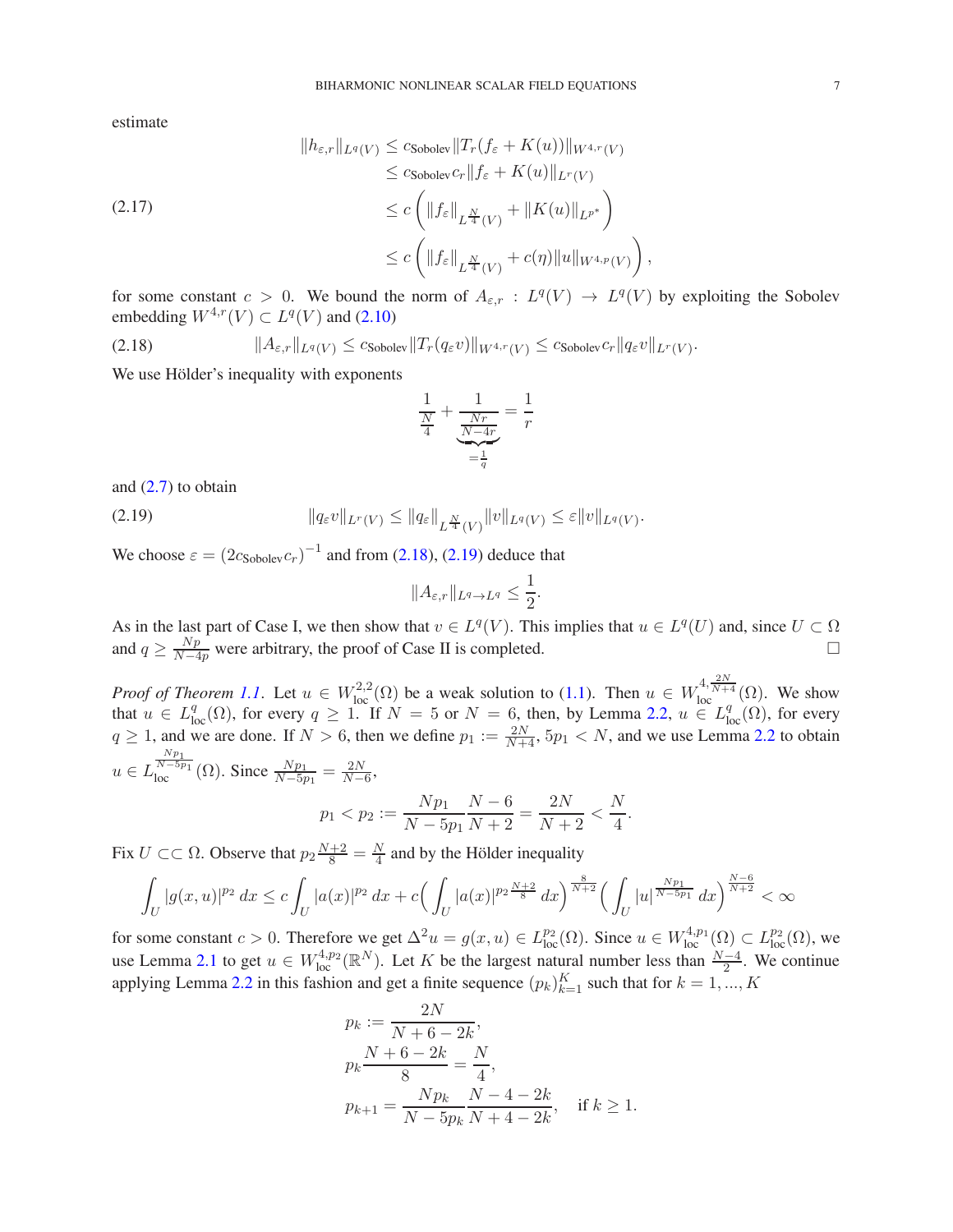By the definition of K, we get  $5p<sub>K</sub> < N$ ,  $\frac{Np<sub>K</sub>}{N-5p}$  $\frac{N p_{K}}{N-5p_{K}} \geq N$  and  $u \in L$  $\frac{Np_K}{N-5p_K}(\Omega)$ . Finally, by Lemma [2.2](#page-3-2) we obtain that  $u \in L^q_{loc}(\Omega)$ , for every  $q \ge 1$ . Since  $\Delta^2 u = g(x, u) \in L^q_{loc}(\Omega)$ , for every  $1 \le q < \infty$ , by Lemma [2.1,](#page-3-1)  $u \in W^{4,q}_{loc}(\Omega)$ ,  $q \ge 1$ , so by the Sobolev embedding  $u \in C^{3,\alpha}_{loc}(\Omega)$ , for every  $0 < \alpha < 1$ .

# 3. Pohožaev identity

<span id="page-7-0"></span>*Proof of Theorem [1.2](#page-1-2)*. One can find  $\varphi \in C^{\infty}(\mathbb{R})$  satisfying  $\varphi|_{(-\infty,1]} \equiv 1$ ,  $\varphi|_{[2,\infty)} \equiv 0$  and  $0 \le \varphi \le 1$ . For every  $n \geq 1$ , we define  $\varphi_n \in C_0^{\infty}(\mathbb{R}^N)$  by  $\varphi_n(x) := \varphi\left(\frac{|x|^2}{n^2}\right)$  $n<sup>2</sup>$ .

By Theorem [1.1,](#page-1-1) we may assume that  $u \in C^{3,\alpha}_{loc}(\mathbb{R}^N) \cap W^{4,q}_{loc}(\mathbb{R}^N)$ ,  $0 < \alpha < 1$ ,  $1 \le q < \infty$ , so

<span id="page-7-1"></span> $0 = \Delta^2 u - g(x, u)$  a.e. in  $\mathbb{R}^N$ .

Thus, for a.e.  $x \in \mathbb{R}^N$  and for every n, we obtain

(3.1) 
$$
0 = (\Delta^2 u - g(x, u))\varphi_n x \cdot \nabla u.
$$

The following identities hold

$$
g(x, u)\varphi_n x \cdot \nabla u = \text{div}(\varphi_n G(x, u)x) - G(x, u)x \cdot \nabla \varphi_n - N\varphi_n G(x, u) - \varphi_n x \cdot \partial_x G(x, u)
$$

and

$$
\Delta^2 u \varphi_n x \cdot \nabla u = \text{div} \left( \varphi_n (x \cdot \nabla u) \nabla \Delta u \right) - (x \cdot \nabla u) (\nabla \varphi_n \cdot \nabla \Delta u) - \varphi_n \nabla (x \cdot \nabla u) \cdot \nabla (\Delta u).
$$

We transform the rightmost term of the above equation

$$
\varphi_n \nabla (x \cdot \nabla u) \cdot \nabla (\Delta u) = -\varphi_n \Delta u \Delta (x \cdot \nabla u) + \varphi_n \text{div} (\Delta u \nabla (x \cdot \nabla u))
$$
  
=  $-\varphi_n \Delta u (2\Delta u + x \cdot \nabla \Delta u) + \text{div} (\varphi_n \Delta u \nabla (x \cdot \nabla u)) - \Delta u \nabla \varphi_n \cdot \nabla (x \cdot \nabla u)$   
=  $-2\varphi_n (\Delta u)^2 - \varphi_n \Delta u x \cdot \nabla \Delta u + \text{div} (\varphi_n \Delta u \nabla (x \cdot \nabla u)) - \Delta u \nabla \varphi_n \cdot \nabla (x \cdot \nabla u).$ 

Finally, we rewrite the second term of the above line as follows

$$
\varphi_n \Delta u x \cdot \nabla \Delta u = \text{div}\left(\varphi_n \frac{(\Delta u)^2}{2} x\right) - \frac{1}{2} (\Delta u)^2 \nabla \varphi_n \cdot x - \frac{N}{2} \varphi_n (\Delta u)^2.
$$

Putting the above identities into  $(3.1)$  we get

$$
0 = -\text{div}(\varphi_n G(x, u)x) + G(x, u)x \cdot \nabla \varphi_n + N\varphi_n G(x, u) + \varphi_n x \cdot \partial_x G(x, u)
$$
  
+ 
$$
\text{div}(\varphi_n (x \cdot \nabla u) \nabla \Delta u) - (x \cdot \nabla u)(\nabla \varphi_n \cdot \nabla \Delta u) - \text{div}(\varphi_n \left(\Delta u \nabla (x \cdot \nabla u) - \frac{(\Delta u)^2}{2}x\right))
$$
  
- 
$$
\frac{N-4}{2} \varphi_n (\Delta u)^2 - \frac{1}{2} (\Delta u)^2 x \cdot \nabla \varphi_n + \Delta u \nabla \varphi_n \cdot \nabla (x \cdot \nabla u)
$$

or, equivalently,

(3.2) div 
$$
\left(\varphi_n\left(G(x,u)x + \Delta u\nabla(x\cdot\nabla u) - x\cdot\nabla u\nabla\Delta u - \frac{(\Delta u)^2}{2}x\right)\right)
$$
  
=  $G(x,u)x\cdot\nabla\varphi_n + N\varphi_n G(x,u) + \varphi_n x\cdot\partial_x G(x,u) - (x\cdot\nabla u)(\nabla\varphi_n\cdot\nabla\Delta u)$   

$$
-\frac{N-4}{2}\varphi_n(\Delta u)^2 - \frac{1}{2}(\Delta u)^2 x\cdot\nabla\varphi_n + \Delta u\nabla\varphi_n\cdot\nabla(x\cdot\nabla u).
$$

Fix  $n \geq 1$  and take  $R > 0$  such that supp  $\varphi_n \subset B_R$ . By the divergence theorem, we obtain

$$
0 = \int_{B_R} G(x, u)x \cdot \nabla \varphi_n + N\varphi_n G(x, u) + \varphi_n x \cdot \partial_x G(x, u) - (x \cdot \nabla u)(\nabla \varphi_n \cdot \nabla \Delta u)
$$

$$
- \frac{N - 4}{2} (\Delta u)^2 \varphi_n - \frac{1}{2} (\Delta u)^2 x \cdot \nabla \varphi_n + \Delta u \nabla \varphi_n \cdot \nabla (x \cdot \nabla u) dx.
$$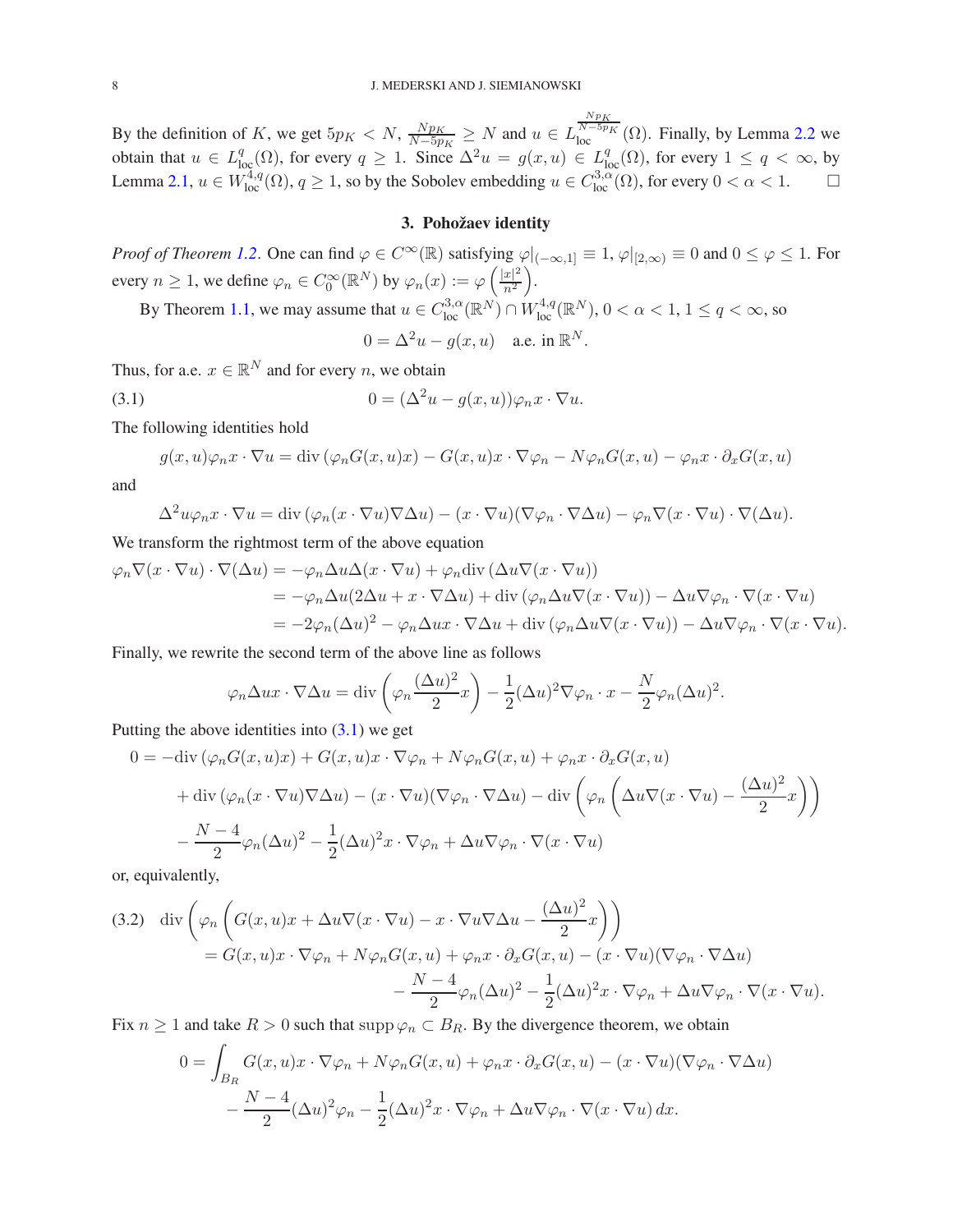Note that

$$
-\int_{B_R} (x \cdot \nabla u)(\nabla \varphi_n \cdot \nabla \Delta u) dx = \int_{B_R} \Delta u \nabla \varphi_n \cdot \nabla (x \cdot \nabla u) + \Delta u \Delta \varphi_n x \cdot \nabla u dx - \underbrace{\int_{B_R} \text{div} (x \cdot \nabla u \Delta u \nabla \varphi_n) dx}_{=0}.
$$

Summing up, we have

<span id="page-8-2"></span>(3.3)  
\n
$$
0 = \int_{B_R} G(u)x \cdot \nabla \varphi_n + N\varphi_n G(x, u) + \varphi_n x \cdot \partial_x G(x, u) + 2\Delta u \nabla \varphi_n \cdot \nabla (x \cdot \nabla u) + \Delta u \Delta \varphi_n x \cdot \nabla u
$$
\n
$$
- \frac{N-4}{2} (\Delta u)^2 \varphi_n - \frac{1}{2} (\Delta u)^2 x \cdot \nabla \varphi_n dx
$$
\n
$$
= \int_{\mathbb{R}^N} G(u)x \cdot \nabla \varphi_n + N\varphi_n G(x, u) + \varphi_n x \cdot \partial_x G(x, u) + 2\Delta u \nabla \varphi_n \cdot \nabla (x \cdot \nabla u) + \Delta u \Delta \varphi_n x \cdot \nabla u
$$
\n
$$
- \frac{N-4}{2} (\Delta u)^2 \varphi_n - \frac{1}{2} (\Delta u)^2 x \cdot \nabla \varphi_n dx.
$$

We return to [\(3.3\)](#page-8-2) and pass to the limit as  $n \to \infty$  to obtain

$$
0 = N \int_{\mathbb{R}^N} G(x, u) dx + \int_{\mathbb{R}^N} x \cdot \partial_x G(x, u) dx - \frac{N-4}{2} \int_{\mathbb{R}^N} |\Delta u|^2 dx,
$$

<span id="page-8-0"></span>where we used Lebesgue's dominated convergence theorem and the properties of  $\varphi_n$ . The proof is com $p$  pleted.

# 4. Lions lemma

We prove a biharmonic variant of Lion's lemma, cf. [[15](#page-19-16), [16](#page-19-17)], [[20](#page-19-9), Section 2].

<span id="page-8-1"></span>LEMMA 4.1. Suppose that  $(u_n)$  is bounded in  $\mathcal{D}^{2,2}(\mathbb{R}^N)$  and for some  $r > 0$ 

(4.1) 
$$
\lim_{n \to \infty} \sup_{y \in \mathbb{R}^N} \int_{B(y,r)} |u_n|^2 dx = 0.
$$

*Then*

<span id="page-8-4"></span><span id="page-8-3"></span>
$$
\int_{\mathbb{R}^N} \Psi(u_n) \, dx \to 0 \quad \text{as } n \to \infty
$$

*for every continuous*  $\Psi : \mathbb{R} \to \mathbb{R}$  *satisfying* 

(4.2) 
$$
\lim_{s \to 0} \frac{\Psi(s)}{|s|^{2^{**}}} = \lim_{|s| \to \infty} \frac{\Psi(s)}{|s|^{2^{**}}} = 0.
$$

We prove the following result, which implies the variant of Lions's lemma in  $\mathcal{D}^{2,2}(\mathbb{R}^N)$ .

<span id="page-8-5"></span>LEMMA 4.2. Suppose that  $(u_n) \subset \mathcal{D}^{2,2}(\mathbb{R}^N)$  is bounded. Then  $u_n(\cdot + y_n) \to 0$  in  $\mathcal{D}^{2,2}(\mathbb{R}^N)$  for any  $(y_n)$  ⊂  $\mathbb{Z}^N$  *if and only if* 

$$
\int_{\mathbb{R}^N} \Psi(u_n) \, dx \to 0 \quad \text{as } n \to \infty
$$

*for any continuous*  $\Psi : \mathbb{R} \to \mathbb{R}$  *satisfying* [\(4.2\)](#page-8-3).

PROOF. Let  $(u_n)$  be a sequence in  $\mathcal{D}^{2,2}(\mathbb{R}^N)$  be such that  $u_n(\cdot + y_n) \rightharpoonup 0$  in  $\mathcal{D}^{2,2}(\mathbb{R}^N)$  for every  $(y_n) \subset \mathbb{Z}^N$ . Take any  $\varepsilon > 0$  and  $2^* < p < 2^{**}$  and suppose that  $\Psi$  satisfies [\(4.2\)](#page-8-3). Then we find  $0 < \delta < M$ and  $c(\varepsilon) > 0$  such that

> $\Psi(s) \leq \varepsilon |s|^{2^{**}} \quad \text{for } |s| \leq \delta,$  $\Psi(s) \leq \varepsilon |s|^{2^{**}} \quad \text{for } |s| > M,$  $\Psi(s) \leq c(\varepsilon)|s|^p$  for  $|s| \in (\delta, M]$ .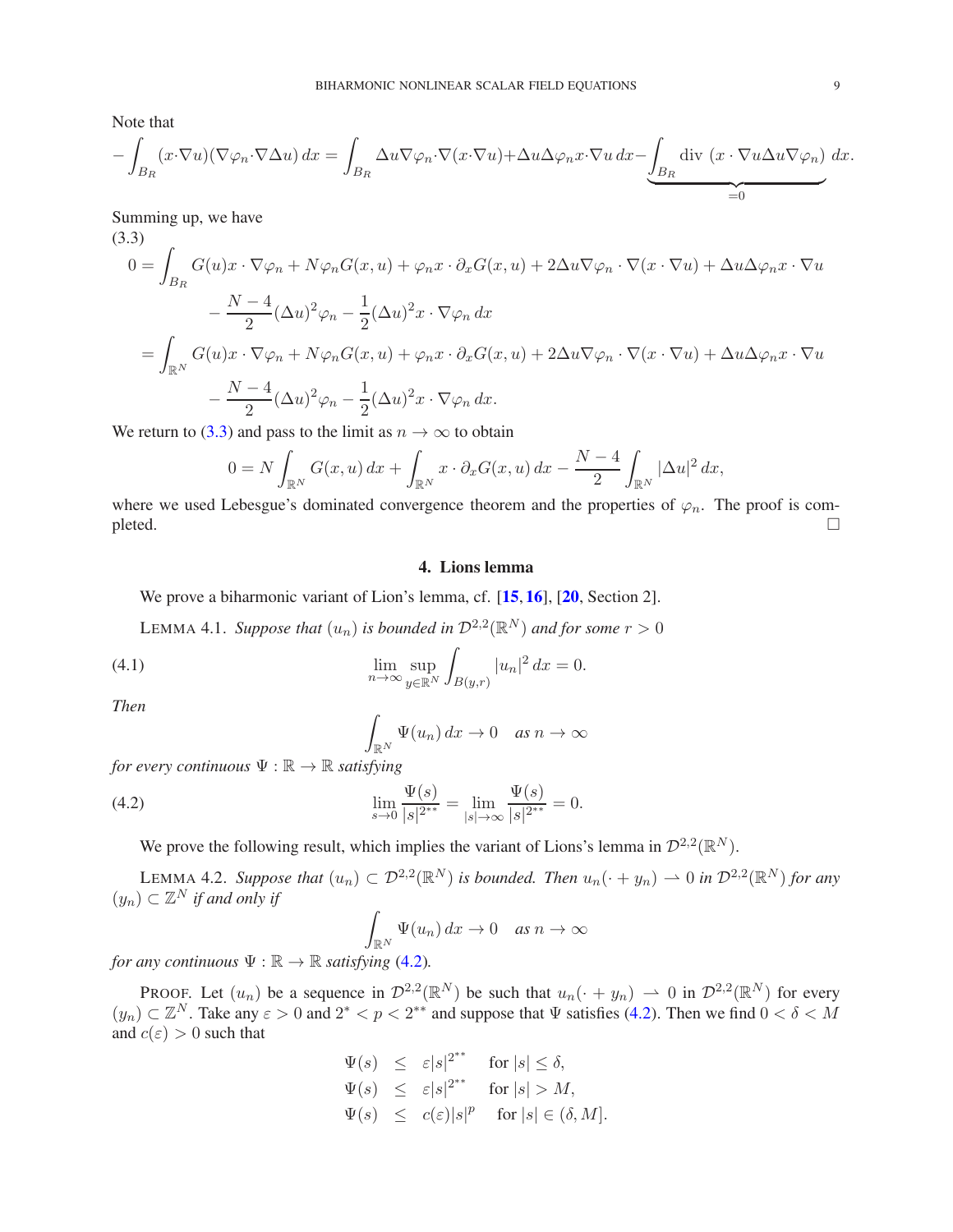Let us define  $(w_n)$  by

$$
w_n(x) := \begin{cases} |u_n(x)| & \text{for } |u_n(x)| > \delta, \\ |u_n(x)|^{2^{**}/2^*} \delta^{1-2^{**}/2^*} & \text{for } |u_n(x)| \le \delta. \end{cases}
$$

We are about to show that  $(w_n)$  is bounded in  $W^{1,2^*}(\mathbb{R}^N)$ . First of all, we have

<span id="page-9-0"></span>
$$
\int_{\mathbb{R}^N} |w_n(x)|^{2^*} dx = \int_{\{|u_n| \le \delta\}} \delta^{2^* - 2^{**}} |u_n|^{2^{**}} dx + \int_{\{|u_n| \ge \delta\}} |u_n|^{2^*} dx
$$
\n
$$
= \delta^{2^* - 2^{**}} \int_{\{|u_n| \le \delta\}} |u_n|^{2^{**}} dx + \int_{\{|u_n| > \delta\}} \frac{|u_n|^{2^{**}}}{|u_n|^{2^{**}} - 2^*} dx
$$
\n
$$
\le \delta^{2^* - 2^{**}} \int_{\{|u_n| \le \delta\}} |u_n|^{2^{**}} dx + \int_{\{|u_n| > \delta\}} \frac{|u_n|^{2^{**}}}{\delta^{2^{**} - 2^*}} dx
$$
\n
$$
= \delta^{2^* - 2^{**}} \int_{\mathbb{R}^N} |u_n|^{2^{**}} dx.
$$

By the absolute continuous characterization (see §1.1.3 in [[18](#page-19-18)]), we infer that each  $u_n$  is absolutely continuous on almost every line parallel to the  $0x_i$ -axis, for  $i = 1, ..., N$ . Thus the same holds for each  $w_n$ , since  $w_n = F(u_n)$ , where  $F(t) = \min\{\delta^{1-2^{**}/2^*}|t|^{2^{**}/2^*}, |t|\}$  is a globally Lipschitz function. Moreover, for every  $i = 1, \ldots, N$ , we have

$$
\frac{\partial w_n}{\partial x_i} = \begin{cases} \frac{2^{**}}{2^*} \delta^{1 - 2^{**}/2^*} \text{sign}(u_n) |u_n|^{2^{**}/2^*-1} \frac{\partial u_n}{\partial x_i}, & \text{for } |u_n(x)| \le \delta, \\ \text{sign}(u_n) \frac{\partial u_n}{\partial x_i}, & \text{for } |u_n(x)| > \delta. \end{cases}
$$

Thus

<span id="page-9-1"></span>
$$
\int_{\mathbb{R}^N} \left| \frac{\partial w_n}{\partial x_i} \right|^{2^*} dx = \left( \frac{2^{**}}{2^*} \right)^{2^*} \delta^{2^*-2^{**}} \int_{\{|u_n| \le \delta\}} |u_n|^{2^{**}-2^*} \left| \frac{\partial u_n}{\partial x_i} \right|^{2^*} dx + \int_{\{|u_n| > \delta\}} \left| \frac{\partial u_n}{\partial x_i} \right|^{2^*} dx
$$
\n
$$
\leq \left( \frac{2^{**}}{2^*} \right)^{2^*} \int_{\{|u_n| \le \delta\}} \left| \frac{\partial u_n}{\partial x_i} \right|^{2^*} dx + \int_{\{|u_n| > \delta\}} \left| \frac{\partial u_n}{\partial x_i} \right|^{2^*} dx
$$
\n
$$
\leq \left( \frac{2^{**}}{2^*} \right)^{2^*} \int_{\mathbb{R}^N} \left| \frac{\partial u_n}{\partial x_i} \right|^{2^*} dx.
$$
\n2. (4.2) (4.0) (4.0) (1.0) (1.0)

By [\(4.3\)](#page-9-0), [\(4.4\)](#page-9-1) (again using an absolute continuous characterization on lines from §1.1.3 [[18](#page-19-18)]) and the fact that  $(u_n)$  is bounded in  $\mathcal{D}^{2,2}(\mathbb{R}^N)$ , we conclude that  $(w_n)$  is bounded in  $W^{1,2^*}(\mathbb{R}^N)$ .

Let  $\Omega = (0, 1)^N$  and  $y \in \mathbb{R}^N$  be arbitrary. Then, by the Sobolev inequality one has

$$
\int_{\Omega+y} \Psi(u_n) dx = \int_{(\Omega+y)\cap{\{\delta<|u_n|\leq M\}}}\Psi(u_n) dx + \int_{(\Omega+y)\cap({{|u_n|>M}\cup{{|u_n|\leq \delta}}})}\Psi(u_n) dx
$$
\n
$$
\leq c(\varepsilon) \int_{(\Omega+y)\cap{\{\delta<|u_n|\leq M\}}}|w_n|^p dx + \varepsilon \int_{(\Omega+y)\cap({{|u_n|>M}\cup{{|u_n|\leq \delta}}})} |u_n|^{2^{**}} dx
$$
\n
$$
\leq c(\varepsilon)C\Big(\int_{\Omega+y} |w_n|^{2^{*}} + |\nabla w_n|^{2^{*}} dx\Big) \Big(\int_{\Omega+y} |w_n|^p dx\Big)^{1-2^{*}/p} + \varepsilon \int_{\Omega+y} |u_n|^{2^{**}} dx,
$$

where  $C > 0$  is a constant from the Sobolev inequality. Then we sum the inequalities over  $y \in \mathbb{Z}^N$  and get

$$
\int_{\mathbb{R}^N} \Psi(u_n) dx \le c(\varepsilon) C \left( \int_{\mathbb{R}^N} |w_n|^{2^*} + |\nabla w_n|^{2^*} dx \right) \left( \sup_{y \in \mathbb{Z}^N} \int_{\Omega} |w_n(\cdot + y)|^p dx \right)^{1 - 2^*/p} + \varepsilon \int_{\mathbb{R}^N} |u_n|^{2^{**}} dx.
$$

Let us take  $(y_n) \subset \mathbb{Z}^N$  such that

$$
\sup_{y\in\mathbb{Z}^N}\int_{\Omega}|w_n(\cdot+y)|^p\,dx\leq 2\int_{\Omega}|w_n(\cdot+y_n)|^p\,dx
$$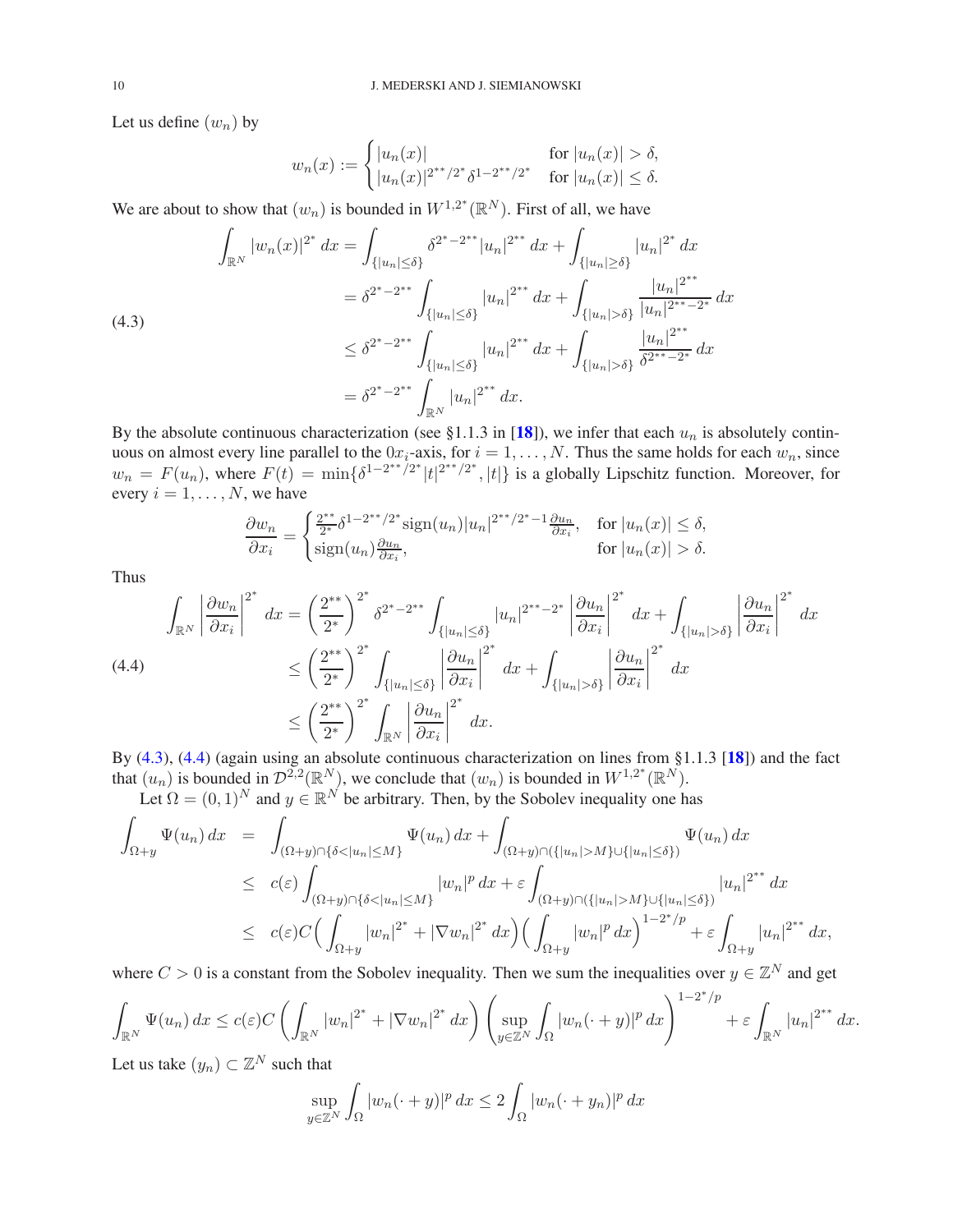for any  $n \ge 1$ . By the assumption  $u_n(\cdot + y_n) \to 0$  in  $\mathcal{D}^{2,2}(\mathbb{R}^N)$  and passing to a subsequence we obtain  $u_n(\cdot + y_n) \to 0$  in  $L^p(\Omega)$ .

Since  $|w_n(x)| \le |u_n(x)|$ , we infer that  $w_n(\cdot + y_n) \to 0$  in  $L^p(\Omega)$ . Therefore

$$
\limsup_{n\to\infty}\int_{\mathbb{R}^N}\Psi(u_n)\,dx\leq \varepsilon \limsup_{n\to\infty}\int_{\mathbb{R}^N}|u_n|^{2^{**}}\,dx,
$$

and since  $\varepsilon > 0$  is arbitrary, the assertion follows.

On the other hand, suppose that  $u_n(\cdot + y_n)$  does not converge to 0 in  $\mathcal{D}^{2,2}(\mathbb{R}^N)$ , for some  $(y_n)$  in  $\mathbb{Z}^N$ , and  $\Psi(u_n) \to 0$  in  $L^1(\mathbb{R}^N)$ . We may assume that  $u_n(\cdot + y_n) \to u_0 \neq 0$  in  $L^p(\Omega)$  for some bounded domain  $\Omega \subset \mathbb{R}^N$  and  $1 < p < 2^{**}$ . Take any  $\varepsilon > 0$ ,  $q > 2^{**}$  and let us define  $\Psi(s) := \min\{|s|^p, \varepsilon^{p-q}|s|^q\}$  for  $s \in \mathbb{R}$ . Then

$$
\int_{\mathbb{R}^N} \Psi(u_n) dx \ge \int_{\Omega + y_n \cap \{|u_n| \ge \varepsilon\}} |u_n|^p dx + \int_{\Omega + y_n \cap \{|u_n| \le \varepsilon\}} \varepsilon^{q-p} |u_n|^q dx
$$
  
\n
$$
= \int_{\Omega + y_n} |u_n|^p dx + \int_{\Omega + y_n \cap \{|u_n| \le \varepsilon\}} \varepsilon^{p-q} |u_n|^q - |u_n|^p dx
$$
  
\n
$$
\ge \int_{\Omega + y_n} |u_n|^p dx - \varepsilon^p |\Omega|.
$$

Thus we get  $u_n(\cdot + y_n) \to 0$  in  $L^p(\Omega)$  and this contradicts  $u_0 \neq 0$ .

*Proof of Lemma [4.1](#page-8-1)*. Suppose that there is  $(y_n) \subset \mathbb{Z}^N$  such that  $u_n(\cdot + y_n)$  does not converge weakly to 0 in  $\mathcal{D}^{2,2}(\mathbb{R}^N)$ . Since  $u_n(\cdot+y_n)$  is bounded, there is  $u_0\neq 0$  such that, up to a subsequence,

$$
u_n(\cdot+y_n)\rightharpoonup u_0 \quad \text{in } \mathcal{D}^{2,2}(\mathbb{R}^N),
$$

as  $n \to \infty$ . We find  $y \in \mathbb{R}^N$  such that  $u_0 \chi_{B(y,r)} \neq 0$  in  $L^2(B(y,r))$ . Observe that, passing to a subsequence, we may assume that  $u_n(\cdot + y_n) \to u_0$  in  $L^2(B(y, r))$ . Then, in view of [\(4.1\)](#page-8-4)

$$
\int_{B(y,r)} |u_n(\cdot + y_n)|^2 \, dx = \int_{B(y_n + y, r)} |u_n|^2 \, dx \to 0
$$

<span id="page-10-0"></span>as  $n \to \infty$ , which contradicts the fact  $u_n(\cdot + y_n) \to u_0 \neq 0$  in  $L^2(B(y, r))$ . Therefore  $u_n(\cdot + y_n) \to 0$  in  $\mathcal{D}^{2,2}(\mathbb{R}^N)$  for any  $(y_n) \subset \mathbb{Z}^N$  and by Lemma [4.2](#page-8-5) we conclude.

#### 5. Proof of Theorem [1.3](#page-2-0)

In this section we adapt a variational approach from  $[20, \text{Section 3}]$  $[20, \text{Section 3}]$  $[20, \text{Section 3}]$  for the bi-Laplacian. Let

$$
G_{-}(s) := \begin{cases} \int_0^s \max\{-g(t), 0\} dt & \text{for } s \ge 0, \\ \int_s^0 \max\{g(t), 0\} dt & \text{for } s < 0. \end{cases}
$$

Notice that  $G_+$ ,  $G_- \geq 0$  and  $G = G_+ - G_-$ .

First, we sketch our approach with an approximation  $J_{\varepsilon}$  of J and present some auxiliary lemmas. The proof of Theorem [1.3](#page-2-0) is postponed to the end of the section. Let

<span id="page-10-1"></span>
$$
g_+(s) := G'_+(s) \quad \text{and} \quad g_-(s) := g_+(s) - g(s), \qquad s \in \mathbb{R}.
$$

Notice that  $G_{-}(s) = \int_0^s g_{-}(t) dt \ge 0$ , for  $s \in \mathbb{R}$ . In view of (g1) and (g3), there is some  $c > 0$  such that for every  $s \in \mathbb{R}$ 

(5.1) 
$$
|G_{+}(s)| \leq c|s|^{2^{**}},
$$

so  $G_+(u) \in L^1(\mathbb{R}^N)$  whenever  $u \in \mathcal{D}^{2,2}(\mathbb{R}^N) \subset L^{2^{**}}(\mathbb{R}^N)$ . On the other hand,  $G_-(u)$  may not be integrable, for  $u \in \mathcal{D}^{2,2}(\mathbb{R}^N)$ , unless  $G_-(u) \leq c|u|^{2^{**}}$  for some  $c > 0$ . To overcome this problem, for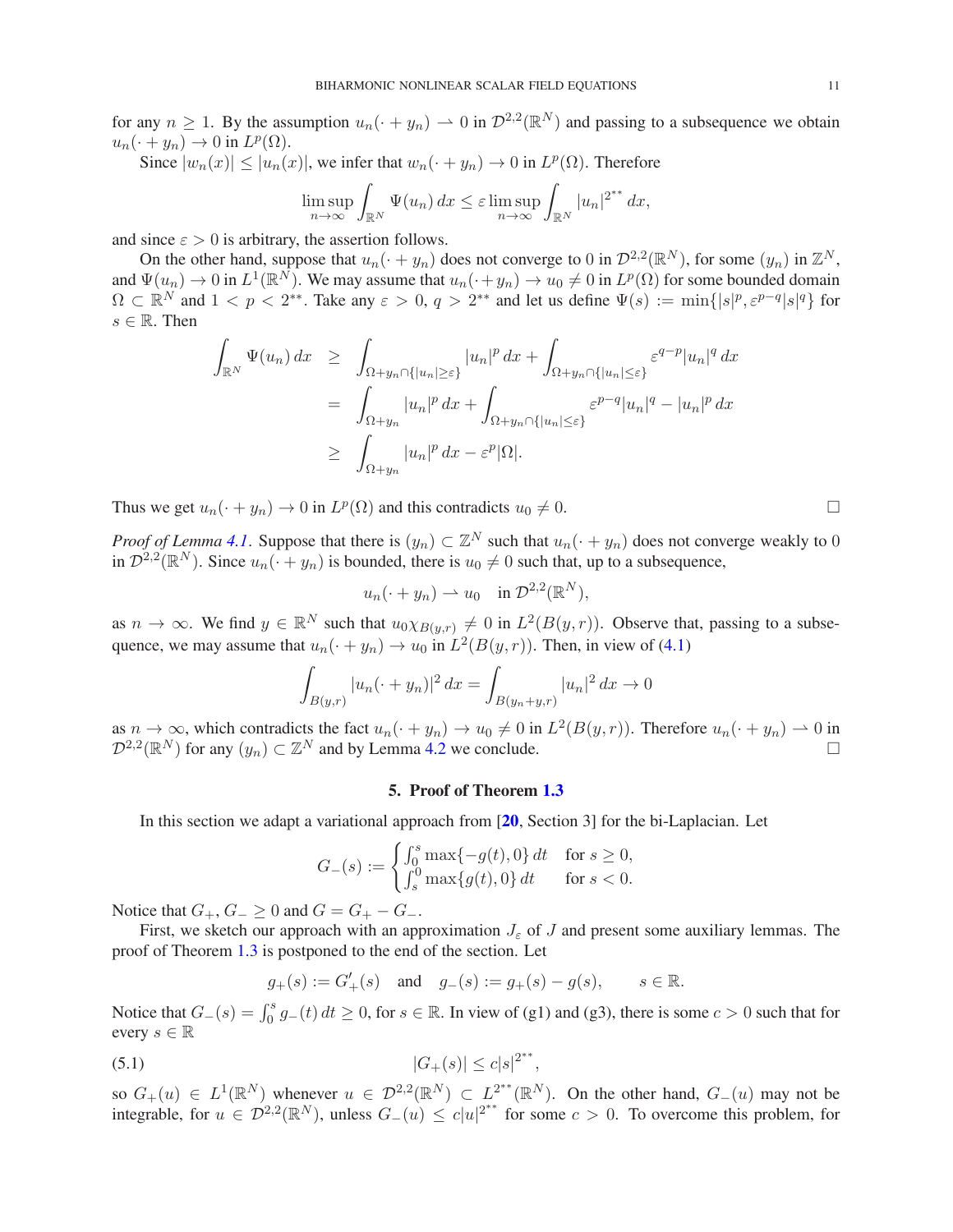$\varepsilon \in (0, 1)$ , we define  $\varphi_{\varepsilon} : \mathbb{R} \to [0, 1]$  by

<span id="page-11-0"></span>
$$
\varphi_\varepsilon(s):=\begin{cases}\frac{1}{\varepsilon^{2^{**}-1}}|s|^{2^{**}-1} & \text{for } |s|\leq \varepsilon,\\1 & \text{for } |s|\geq \varepsilon.\end{cases}
$$

We introduce a new functional

(5.2) 
$$
J_{\varepsilon}(u) := \frac{1}{2} \int_{\mathbb{R}^N} |\Delta u|^2 + \int_{\mathbb{R}^N} G_{-}^{\varepsilon}(u) dx - \int_{\mathbb{R}^N} G_{+}(u) dx,
$$

where  $G_{-}^{\varepsilon}(s) := \int_0^s \varphi_{\varepsilon}(t) g_{-}(t) dt$ ,  $s \in \mathbb{R}$ . By (g0), there is  $c(\varepsilon) > 0$  such that

(5.3) 
$$
|\varphi_{\varepsilon}(s)g_{-}(s)| \leq c(\varepsilon)|s|^{2^{**}-1}, \quad s \in \mathbb{R}.
$$

This implies that  $G_{-}^{\varepsilon}(s) \le c(\varepsilon)|s|^{2^{**}}$  for any  $s \in \mathbb{R}$  and some constant  $c(\varepsilon) > 0$  depending on  $\varepsilon > 0$ . Hence, for  $\varepsilon \in (0,1)$ ,  $J_{\varepsilon}$  is well-defined on  $\mathcal{D}^{2,2}(\mathbb{R}^N)$ , continuous and  $J'_{\varepsilon}(u)(v)$  exists for any  $u \in \mathcal{D}^{2,2}(\mathbb{R}^N)$  and  $v \in C_0^{\infty}(\mathbb{R}^N)$ . Therefore, we say that u is a *critical point* of  $J_{\varepsilon}$  provided that  $J'_{\varepsilon}(u)(v) = 0$  for any  $v\in\mathcal{C}_0^{\infty}(\mathbb{R}^N).$ 

We define, for  $\varepsilon \in (0,1)$ ,

$$
G_{\varepsilon} := G_{+} - G_{-}^{\varepsilon},
$$
  
\n
$$
\mathcal{M}_{\varepsilon} := \left\{ u \in \mathcal{D}^{2,2}(\mathbb{R}^{N}) \setminus \{0\} : \int_{\mathbb{R}^{N}} |\Delta u|^{2} - 2^{**} \int_{\mathbb{R}^{N}} G_{\varepsilon}(u) dx = 0 \right\},
$$
  
\n
$$
\mathcal{P}_{\varepsilon} := \left\{ u \in \mathcal{D}^{2,2}(\mathbb{R}^{N}) : \int_{\mathbb{R}^{N}} G_{\varepsilon}(u) dx > 0 \right\} \neq \emptyset,
$$
  
\n
$$
c_{\varepsilon} := \inf_{u \in \mathcal{M}_{\varepsilon}} J_{\varepsilon}(u).
$$

and introduce the map  $m_{\mathcal{P}_{\varepsilon}} : \mathcal{P}_{\varepsilon} \to \mathcal{M}_{\varepsilon}$  given by

$$
m_{\mathcal{P}_{\varepsilon}}(u)=u(r_{\varepsilon}\cdot),
$$

where

$$
r_{\varepsilon} = r_{\varepsilon}(u) := \left(\frac{2^{**} \int_{\mathbb{R}^N} G_{\varepsilon}(u) dx}{\int_{\mathbb{R}^N} |\Delta u|^2}\right)^{1/4} = \frac{\left(2^{**} \int_{\mathbb{R}^N} G_{\varepsilon}(u) dx\right)^{\frac{1}{4}}}{\|u\|^{1/2}}.
$$

We check that  $m_{\mathcal{P}_{\varepsilon}}$  is well-defined. If  $u \in \mathcal{P}_{\varepsilon}$ , then

$$
\int_{\mathbb{R}^N} |\Delta(m_{\mathcal{P}_{\varepsilon}}(u)(x)|^2 dx = r_{\varepsilon}^{4-N} \int_{\mathbb{R}^N} |\Delta u|^2 dx
$$
  
\n
$$
= \left(2^{**} \int_{\mathbb{R}^N} G_{\varepsilon}(u) dx\right)^{\frac{4-N}{4}} \|u\|^{\frac{N-4}{2}} \|u\|^2
$$
  
\n
$$
= \left(2^{**} \int_{\mathbb{R}^N} G_{\varepsilon}(u) dx\right) \frac{\|u\|^{\frac{N}{2}}}{\left(2^{**} \int_{\mathbb{R}^N} G_{\varepsilon}(u) dx\right)^{\frac{N}{4}}}
$$
  
\n
$$
= \left(2^{**} \int_{\mathbb{R}^N} G_{\varepsilon}(u) dx\right) r_{\varepsilon}^{-N}
$$
  
\n
$$
= 2^{**} \int_{\mathbb{R}^N} G_{\varepsilon}(m_{\mathcal{P}_{\varepsilon}}(u)(x)) dx.
$$

 $\Box$ 

<span id="page-11-1"></span>LEMMA 5.1. *For every*  $\delta > 0$  *there is*  $c_{\delta} > 0$  *such that* 

$$
G_{\varepsilon}(u+v) - G_{\varepsilon}(u) - \delta |u|^{2^{**}} \le c_{\delta} |v|^{2^{**}}
$$

*for all*  $u, v \in \mathbb{R}$ *.*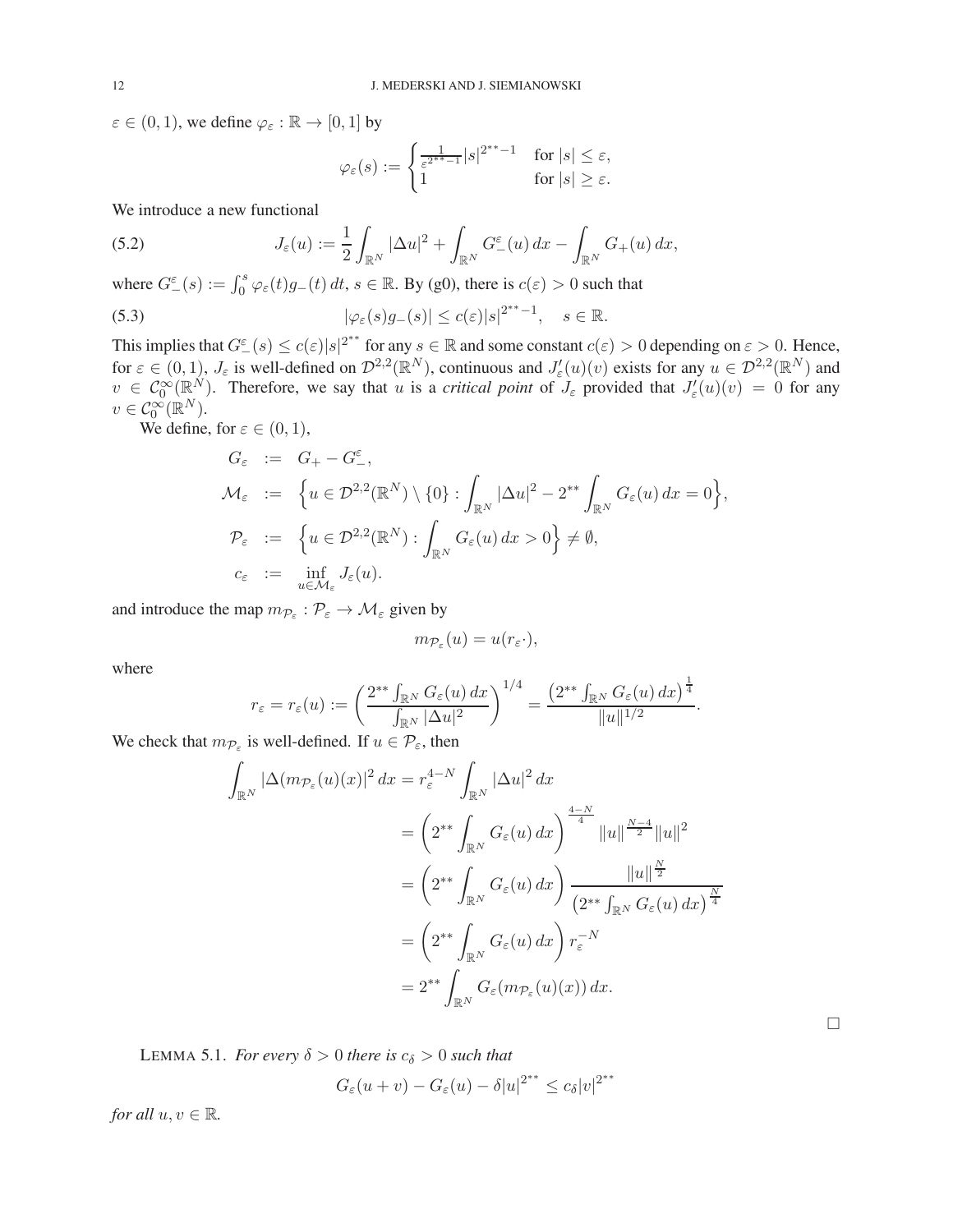PROOF. First, we show that for every  $\delta > 0$  there is  $c(\delta) > 0$  such that

(5.4) 
$$
|G_{-}^{\varepsilon}(u+v)-G_{-}^{\varepsilon}(u)|\leq \delta |u|^{2^{**}}+c(\delta)|v|^{2^{**}}, \quad u, v \in \mathbb{R}.
$$

Fix  $\delta > 0$  and  $u, v \in \mathbb{R}$ . By the mean value theorem, there is  $\theta \in (0, 1)$  such that

$$
|G_{-}^{\varepsilon}(u+v) - G_{-}^{\varepsilon}(u)| \leq |\varphi_{\varepsilon}(u+\theta v)g_{-}(u+\theta v)||v|
$$
  
\n
$$
\leq c(\varepsilon)|u+\theta v|^{2^{**}-1}|v|
$$
  
\n
$$
\leq c_1(\varepsilon)|u|^{2^{**}-1}|v| + c_1(\varepsilon)|v|^{2^{**}},
$$

where we used [\(5.3\)](#page-11-0). We exploit the Young inequality with  $\delta/c_1(\varepsilon)$ 

$$
|u|^{2^{**}-1}|v| \leq \frac{\delta}{c_1(\varepsilon)}|u|^{(2^{**}-1)p} + c_2(\delta,\varepsilon)|v|^q, \quad \text{where } p = \frac{2^{**}}{2^{**}-1}, \ q = 2^{**},
$$

to obtain

$$
|G_{-}^{\varepsilon}(u+v)-G_{-}^{\varepsilon}(u)| \leq \delta |u|^{2^{**}} + c_3(\delta,\varepsilon)|v|^{2^{**}},
$$

what proves the assertion.

Now, we show that for every  $\delta > 0$  there is  $c(\delta) > 0$  such that

$$
G_{+}(u+v) - G_{+}(u) - \delta |u|^{2^{**}} \leq c(\delta) |v|^{2^{**}}, \quad u, v \in \mathbb{R}.
$$

Fix  $\delta > 0$  and  $u, v \in \mathbb{R}$ . By (g1) and (g3), there are  $0 < \eta < M$  such that

$$
G_{+}(s) \le \frac{2}{2^{2^{**}}} \delta |s|^{2^{**}},
$$

if  $|s| < \eta$  or  $|s| > M$ . We consider four cases. *Case I:*  $|u + v| < \eta$  *or*  $|u + v| > M$ . We use the fact that  $G_+ \geq 0$  and obtain

$$
G_{+}(u+v)-G_{+}(u)\leq G_{+}(u+v)\leq \frac{2}{2^{2^{**}}}\delta |u+v|^{2^{**}}\leq \delta \left(|u|^{2^{**}}+|v|^{2^{**}}\right),
$$

what proves the assertion.

*Case II:*  $\eta \leq |u + v| \leq M$  *and*  $|v| > M$ *.* There is  $c > 0$  such that  $G_{+}(s) \leq c|s|^{2^{**}}$ , for every  $s \in \mathbb{R}$ , so

$$
G_{+}(u+v) - G_{+}(u) \le G_{+}(u+v) \le c|u+v|^{2^{**}} \le cM^{2^{**}} \le c|v|^{2^{**}}
$$

and we are done.

*Case III:*  $\eta \leq |u + v| \leq M$  *and*  $\eta/2 \leq |v| \leq M$ *.* The set  $C := \{(u, v) \in \mathbb{R}^2 \mid \eta \leq |u + v| \leq M \text{ and } \eta/2 \leq |v| \leq M\}$  is compact and the function h:  $C \to \mathbb{R}$ , given by  $h(u, v) := \frac{G_+(u+v) - G_+(u) - \delta |u|^{2^{**}}}{|u|^{2^{**}}}$  $\frac{C_1 - C_2 + (u) - o||u|}{|v|^{2^{**}}}$ , is continuous. Thus, there is  $c(\delta) > 0$  such that  $\max_{(u,v)\in C} h(u,v) \leq c(\delta)$  and we are done. *Case IV:*  $\eta \leq |u + v| \leq M$  *and*  $|v| < \eta/2$ *.* 

By the continuity of  $g_+$  and by (g0), there is  $c(\eta)$  such that

$$
|g_+(s)| \le c(\eta)|s|^{2^{**}-1}, \qquad |s| \ge \frac{\eta}{2}
$$

.

By the mean value theorem, there is  $\theta \in (0, 1)$  such that

$$
G_{+}(u + v) - G_{+}(u) = g_{+}(u + \theta v)v.
$$

Notice that  $|u + \theta v| > |u + v| - (1 - \theta)|v| > \eta - \eta/2 = \eta/2$ , so combining the above we obtain

$$
G_{+}(u+v) - G_{+}(u) \le c(\eta)|u + \theta v|^{2^{**}-1}|v|.
$$

We then proceed as in the first part of the proof.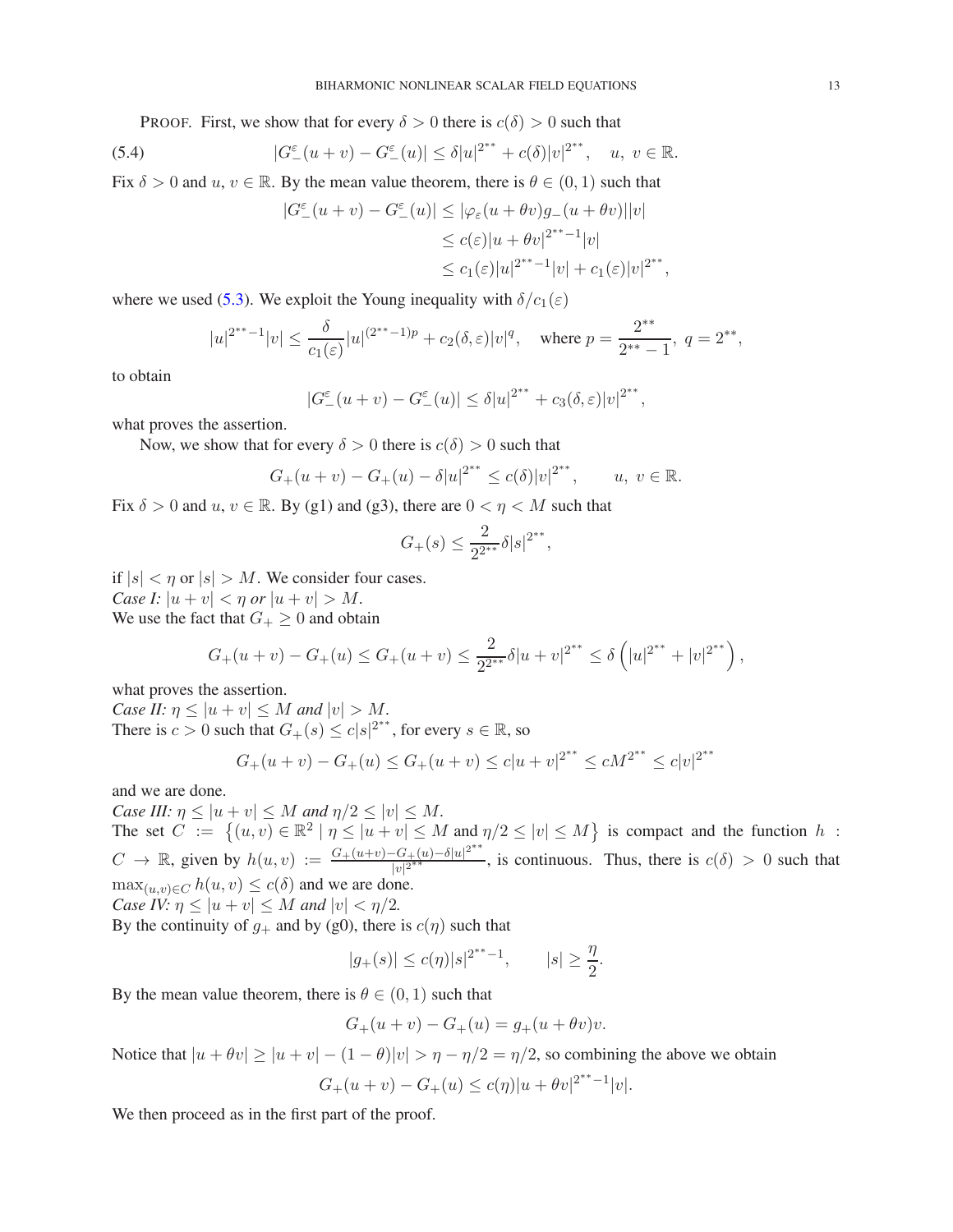Finally, we use the above results to deduce

$$
G_{\varepsilon}(u+v) - G_{\varepsilon}(u) = G_{+}(u+v) - G_{+}(u) - (G_{-}^{\varepsilon}(u+v) - G_{-}^{\varepsilon}(u))
$$
  
\n
$$
\leq \delta |u|^{2^{**}} + c(\delta)|v|^{2^{**}} + |G_{-}^{\varepsilon}(u+v) - G_{-}^{\varepsilon}(u)|
$$
  
\n
$$
\leq 2(\delta |u|^{2^{**}} + c(\delta)|v|^{2^{**}}).
$$

<span id="page-13-3"></span>LEMMA 5.2. *Suppose that*  $(u_n) \subset \mathcal{M}_{\varepsilon}, J_{\varepsilon}(u_n) \to c_{\varepsilon}$  and

$$
u_n \rightharpoonup \widetilde{u} \neq 0
$$
 in  $\mathcal{D}^{2,2}(\mathbb{R}^N)$ ,  $u_n(x) \rightarrow \widetilde{u}(x)$  for a.e.  $x \in \mathbb{R}^N$ 

for some  $\widetilde{u} \in \mathcal{D}^{2,2}(\mathbb{R}^N)$ . Then  $u_n \to \widetilde{u}$ ,  $\widetilde{u}$  is a critical point of  $J_\varepsilon$  and  $J_\varepsilon(\widetilde{u}) = c_\varepsilon$ .

PROOF. It follows, by Lemma [5.1,](#page-11-1) that for every  $\delta > 0$  theres is  $c(\delta) > 0$  such that

$$
|G_{\varepsilon}(u+v)-G_{\varepsilon}(u)|\leq \delta |u|^{2^{**}}+c(\delta)|v|^{2^{**}},\quad u,\ v\in\mathbb{R}.
$$

Thus taking any  $v \in C_0^{\infty}(\mathbb{R}^N)$  and  $t \in \mathbb{R}$  we observe that  $(G_{\varepsilon}(u_n + tv) - G_{\varepsilon}(u_n))$  is uniformly integrable and tight. In view of Vitali's convergence theorem we have

$$
\lim_{n \to \infty} \int_{\mathbb{R}^N} G_{\varepsilon}(u_n + tv) - G_{\varepsilon}(u_n) dx = \int_{\mathbb{R}^N} G_{\varepsilon}(\widetilde{u} + tv) - G_{\varepsilon}(\widetilde{u}) dx.
$$

Since each  $u_n \in \mathcal{M}_{\varepsilon}$ , we get

<span id="page-13-0"></span>
$$
c_{\varepsilon} \leftarrow J_{\varepsilon}(u_n) = \frac{1}{2} \int_{\mathbb{R}^N} |\Delta u_n|^2 dx - \int_{\mathbb{R}^N} G_{\varepsilon}(u_n) dx = \left(\frac{2^{**}}{2} - 1\right) \int_{\mathbb{R}^N} G_{\varepsilon}(u_n) dx,
$$

so

(5.5) 
$$
A := \lim_{n \to \infty} \int_{\mathbb{R}^N} G_{\varepsilon}(u_n) dx = \frac{1}{2^{**}} \left( \frac{1}{2} - \frac{1}{2^{**}} \right)^{-1} c_{\varepsilon} > 0.
$$

Combining the above we have

<span id="page-13-1"></span>(5.6) 
$$
\lim_{n \to \infty} \int_{\mathbb{R}^N} G_{\varepsilon}(u_n + tv) dx = \lim_{n \to \infty} \int_{\mathbb{R}^N} G_{\varepsilon}(u_n) dx + \int_{\mathbb{R}^N} G_{\varepsilon}(\tilde{u} + tv) dx - \int_{\mathbb{R}^N} G_{\varepsilon}(\tilde{u}) dx
$$

$$
= A + \int_{\mathbb{R}^N} G_{\varepsilon}(\tilde{u} + tv) dx - \int_{\mathbb{R}^N} G_{\varepsilon}(\tilde{u}) dx.
$$

By [\(5.5\)](#page-13-0) and Lemma [5.1,](#page-11-1)  $u_n + tv \in \mathcal{P}_{\varepsilon}$  for sufficiently large n and sufficiently small |t|. Thus and by [\(5.6\)](#page-13-1), for sufficiently small  $|t|$ , we have

$$
\lim_{n \to \infty} \frac{1}{t} \left( \left( \int_{\mathbb{R}^N} G_{\varepsilon}(u_n + tv) \, dx \right)^{\frac{N-4}{N}} - \left( \int_{\mathbb{R}^N} G_{\varepsilon}(u_n) \, dx \right)^{\frac{N-4}{N}} \right)
$$

$$
= \frac{1}{t} \left( \left( A + \int_{\mathbb{R}^N} G_{\varepsilon}(\widetilde{u} + tv) \, dx - \int_{\mathbb{R}^N} G_{\varepsilon}(\widetilde{u}) \, dx \right)^{\frac{N-4}{N}} - A^{\frac{N-4}{N}} \right).
$$

and, consequently, by the Lebesgue dominated convergence theorem (5.7)

<span id="page-13-2"></span>
$$
\lim_{t\to 0}\frac{1}{t}\left(\left(A+\int_{\mathbb{R}^N}G_{\varepsilon}(\widetilde{u}+tv)\,dx-\int_{\mathbb{R}^N}G_{\varepsilon}(\widetilde{u})\,dx\right)^{\frac{N-4}{N}}-A^{\frac{N-4}{N}}\right)=\frac{N-4}{N}A^{\frac{-4}{N}}\int_{\mathbb{R}^N}g_{\varepsilon}(\widetilde{u})v\,dx,
$$

where  $g_{\varepsilon} := G_{\varepsilon}' = g_+ - \varphi_{\varepsilon} g_-$ .

If 
$$
u_n + tv \in \mathcal{P}_{\varepsilon}
$$
, then  $J_{\varepsilon}(m_{\mathcal{P}_{\varepsilon}}(u_n + tv)) \geq c_{\varepsilon}$ , so

$$
r_{\varepsilon}(u_n + tv)^{4-N} \left(\frac{1}{2} - \frac{1}{2^{**}}\right) \int_{\mathbb{R}^N} |\Delta(u_n + tv)|^2 dx \ge c_{\varepsilon}.
$$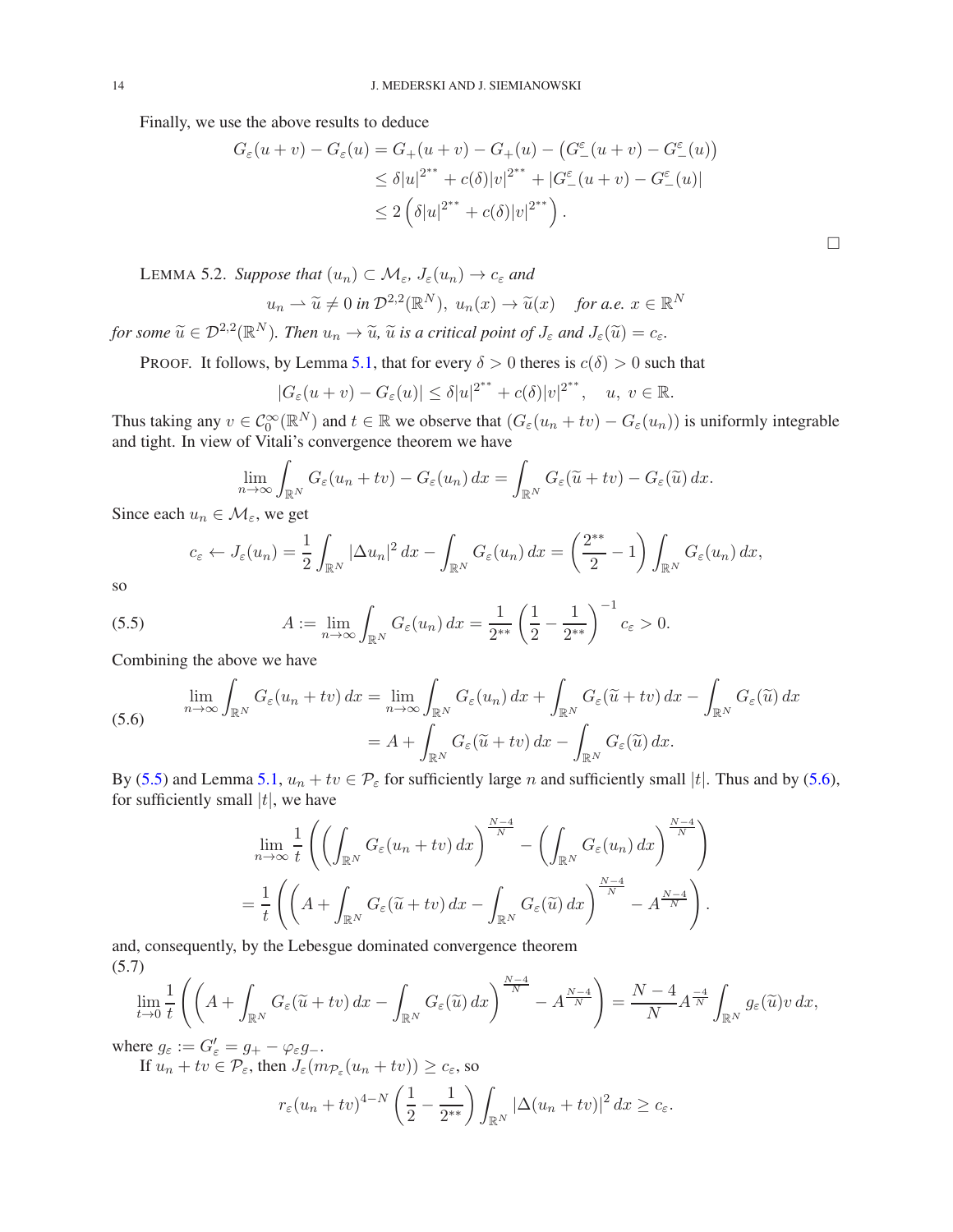Raising both sides to the 4/N-power yields

<span id="page-14-0"></span>(5.8) 
$$
\left(\frac{1}{2} - \frac{1}{2^{**}}\right)^{\frac{4}{N}} \int_{\mathbb{R}^N} |\Delta(u_n + tv)|^2 dx \geq c_{\varepsilon}^{\frac{4}{N}} \left(2^{**} \int_{\mathbb{R}^N} G_{\varepsilon}(u_n + tv) dx\right)^{\frac{N-4}{N}}.
$$
Assumptions  $u_n \in M$  and  $I_n(u_n) \to c_n$  imply that

Assumptions  $u_n \in \mathcal{M}_{\varepsilon}$  and  $J_{\varepsilon}(u_n) \to c_{\varepsilon}$  imply that

(5.9) 
$$
\int_{\mathbb{R}^N} |\Delta u_n|^2 dx \to c_{\varepsilon} \left(\frac{1}{2} - \frac{1}{2^{**}}\right)^{-1}
$$

For all  $n$  and  $t$ , we have

<span id="page-14-1"></span>
$$
\int_{\mathbb{R}^N} \Delta u_n \Delta v \, dx + \frac{t}{2} \int_{\mathbb{R}^N} |\Delta v|^2 \, dx = \frac{1}{2t} \left( \int_{\mathbb{R}^N} |\Delta (u_n + tv)|^2 \, dx - \int_{\mathbb{R}^N} |\Delta u_n|^2 \, dx \right).
$$
\n(5.8) and since  $u_n \in M$ , for  $t > 0$ 

.

Hence, by [\(5.8\)](#page-14-0) and since  $u_n \in \mathcal{M}_{\varepsilon}$ , for  $t > 0$ ,

$$
\int_{\mathbb{R}^N} \Delta u_n \Delta v \, dx + \frac{t}{2} \int_{\mathbb{R}^N} |\Delta v|^2 \, dx \ge
$$
\n
$$
\frac{1}{2t} \left( c_{\varepsilon}^{\frac{4}{N}} \left( \frac{1}{2} - \frac{1}{2^{**}} \right)^{\frac{-4}{N}} \left( 2^{**} \int_{\mathbb{R}^N} G_{\varepsilon}(u_n + tv) \, dx \right)^{\frac{N-4}{N}} - \left( 2^{**} \int_{\mathbb{R}^N} G_{\varepsilon}(u_n) \, dx \right)^{\frac{N-4}{N}} \left( \int_{\mathbb{R}^N} |\Delta u_n|^2 \, dx \right)^{\frac{4}{N}} \right).
$$
\nLetting  $n \to \infty$  by (5.6). (5.5) and (5.0), we deduce that for sufficiently small  $t > 0$ .

Letting  $n \to \infty$ , by [\(5.6\)](#page-13-1), [\(5.5\)](#page-13-0) and [\(5.9\)](#page-14-1), we deduce that, for sufficiently small  $t > 0$ ,

$$
\int_{\mathbb{R}^N} \Delta \widetilde{u} \Delta v \, dx + \frac{t}{2} \int_{\mathbb{R}^N} |\Delta v|^2 \, dx
$$
\n
$$
\geq \frac{1}{2t} c_{\varepsilon}^{\frac{4}{N}} \left( \frac{1}{2} - \frac{1}{2^{**}} \right)^{\frac{-4}{N}} \left( \left( 2^{**} \left( A + \int_{\mathbb{R}^N} G_{\varepsilon}(\widetilde{u} + tv) \, dx - \int_{\mathbb{R}^N} G_{\varepsilon}(\widetilde{u}) \, dx \right) \right)^{\frac{N-4}{N}} - (2^{**} A)^{\frac{N-4}{N}} \right)
$$
\n
$$
= \frac{2^{**}}{2} A^{\frac{4}{N}} \frac{1}{t} \left( \left( A + \int_{\mathbb{R}^N} G_{\varepsilon}(\widetilde{u} + tv) \, dx - \int_{\mathbb{R}^N} G_{\varepsilon}(\widetilde{u}) \, dx \right)^{\frac{N-4}{N}} - A^{\frac{N-4}{N}} \right).
$$

We pass to the limit as  $t \to 0^+$  and use [\(5.7\)](#page-13-2) to get

$$
\int_{\mathbb{R}^N} \Delta \widetilde{u} \Delta v \, dx \ge \frac{2^{**}}{2} \frac{N-4}{N} \int_{\mathbb{R}^N} g_{\varepsilon}(\widetilde{u}) v \, dx = \int_{\mathbb{R}^N} g_{\varepsilon}(\widetilde{u}) v \, dx.
$$

Since  $v \in C_0^{\infty}(\mathbb{R}^N)$  was arbitrary we infer that  $\tilde{u}$  is a critical point of  $J_{\varepsilon}$ . We use the Pohožaev identity Theorem [1.2](#page-1-2) to the equation  $\Delta^2 u = g_{\varepsilon}(u)$  with  $G_{\varepsilon} \in L^1(\mathbb{R}^N)$ , to deduce that  $\widetilde{u} \in \mathcal{M}_{\varepsilon}$ , what leads to

$$
c_{\varepsilon} \leq J_{\varepsilon}(\widetilde{u}) = \left(\frac{1}{2} - \frac{1}{2^{**}}\right) \int_{\mathbb{R}^N} |\Delta \widetilde{u}|^2 dx \leq \liminf_{n \to \infty} \left(\frac{1}{2} - \frac{1}{2^{**}}\right) \int_{\mathbb{R}^N} |\Delta u_n|^2 dx = \lim_{n \to \infty} J_{\varepsilon}(u_n) = c_{\varepsilon},
$$

where the weak l.s.c of the norm was used. Thus,  $J_{\varepsilon}(\tilde{u}) = c_{\varepsilon}$  and  $||u_n|| \to ||\tilde{u}||$ , so  $u_n \to \tilde{u}$  in  $\mathcal{D}^{2,2}(\mathbb{R}^N)$ . Ò

PROOF OF THEOREM [1.3.](#page-2-0) Take a minimizing sequence  $(u_n)$  in  $\mathcal{M}_{\varepsilon}$  of  $J_{\varepsilon}$ , i.e.,  $J_{\varepsilon}(u_n) \to c_{\varepsilon}$ . Since  $u_n \in \mathcal{M}_{\varepsilon}, n \geq 1$ , we have

$$
J_{\varepsilon}(u_n) = \left(\frac{1}{2} - \frac{1}{2^{**}}\right) \int_{\mathbb{R}^N} |\Delta u_n|^2 \, dx \to c_{\varepsilon},
$$

and so  $(u_n)$  is bounded in  $\mathcal{D}^{2,2}(\mathbb{R}^N)$ . Moreover, we have

$$
2^{**} \int_{\mathbb{R}^N} G_+(u_n) \, dx \ge \int_{\mathbb{R}^N} |\Delta u_n|^2 \, dx \to \left(\frac{1}{2} - \frac{1}{2^{**}}\right) c_\varepsilon.
$$

By the assumption  $G_+$  satisfies [\(4.2\)](#page-8-3), so [\(4.1\)](#page-8-4) is not satisfied. Passing to a subsequence, we may choose  $(y_n)$  in  $\mathbb{R}^N$  and  $0 \neq u_{\varepsilon} \in \mathcal{D}^{2,2}(\mathbb{R}^N)$  such that

$$
u_n(\cdot+y_n)\rightharpoonup u_{\varepsilon}
$$
 in  $\mathcal{D}^{2,2}(\mathbb{R}^N)$ ,  $u_n(x+y_n)\to u_{\varepsilon}(x)$  for a.e.  $x\in\mathbb{R}^N$ ,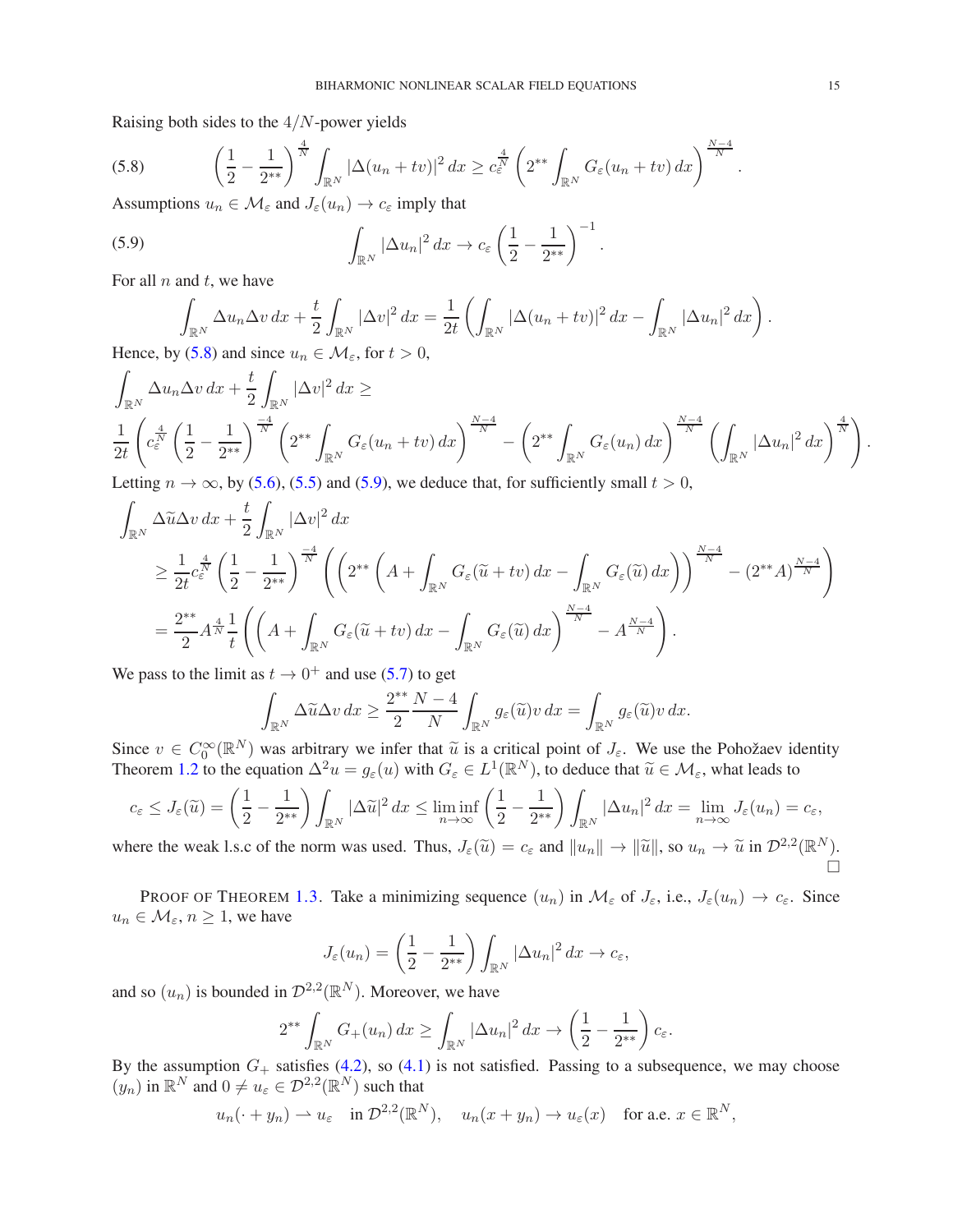as  $n \to \infty$ . In view of Lemma [5.2,](#page-13-3)  $u_{\varepsilon} \in \mathcal{M}_{\varepsilon}$  is a critical point of  $J_{\varepsilon}$  at the level  $c_{\varepsilon}$ .

Choose  $\varepsilon_n \to 0^+$ . Fix an arbitrary  $u \in \mathcal{M}$ . Since  $G_{\varepsilon}(s) \geq G(s)$ , for all  $s \in \mathbb{R}$  and  $\varepsilon \in (0,1)$ , we deduce that

$$
\int_{\mathbb{R}^N} G_{\varepsilon_n}(u) dx \ge \int_{\mathbb{R}^N} G(u) dx = \frac{1}{2^{**}} \int_{\mathbb{R}^N} |\Delta u|^2 dx > 0,
$$

so  $m_{\mathcal{P}_{\varepsilon_n}}(u) \in \mathcal{M}_{\varepsilon_n}$  is well-defined. We have

$$
J_{\varepsilon_n}(u_{\varepsilon_n}) \leq J_{\varepsilon_n}(m_{\mathcal{P}_{\varepsilon_n}}(u)) = \left(\frac{1}{2} - \frac{1}{2^{**}}\right) \underbrace{\left(\frac{2^{**} \int_{\mathbb{R}^N} G_{\varepsilon_n}(u) dx}{\int_{\mathbb{R}^N} |\Delta u|^2 dx}\right)^{\frac{4-N}{4}}}_{r_{\varepsilon_n}(u)^{4-N}} \int_{\mathbb{R}^N} |\Delta u|^2 dx
$$
  
\n
$$
= \left(\frac{1}{2} - \frac{1}{2^{**}}\right) \left(\int_{\mathbb{R}^N} |\Delta u|^2 dx\right)^{\frac{N}{4}} \left(2^{**} \int_{\mathbb{R}^N} G_{\varepsilon_n}(u) dx\right)^{-\frac{N-4}{4}}
$$
  
\n
$$
\leq \left(\frac{1}{2} - \frac{1}{2^{**}}\right) \left(\int_{\mathbb{R}^N} |\Delta u|^2 dx\right)^{\frac{N}{4}} \underbrace{\left(2^{**} \int_{\mathbb{R}^N} G(u) dx\right)^{-\frac{N-4}{4}}}_{=(\int_{\mathbb{R}^N} |\Delta u|^2 dx)^{-\frac{N-4}{4}}}
$$
  
\n
$$
= \left(\frac{1}{2} - \frac{1}{2^{**}}\right) \int_{\mathbb{R}^N} |\Delta u|^2 dx = J(u).
$$

Thus  $J_{\varepsilon_n}(u_{\varepsilon_n}) \leq \inf_{\mathcal{M}} J$  and

(5.10) 
$$
\int_{\mathbb{R}^N} |\Delta u_{\varepsilon_n}|^2 dx \le \left(\frac{1}{2} - \frac{1}{2^{**}}\right)^{-1} \inf_{\mathcal{M}} J, \quad \text{for every } n.
$$

We have  $G_{\varepsilon}(s) \leq G_{1/2}(s)$ , for all  $s \in \mathbb{R}$  and  $\varepsilon \in (0, 1/2)$ , so

<span id="page-15-0"></span>
$$
\int_{\mathbb{R}^N} G_{1/2}(u_{\varepsilon}) dx \ge \int_{\mathbb{R}^N} G_{\varepsilon}(u_{\varepsilon}) dx = \frac{1}{2^{**}} \int_{\mathbb{R}^N} |\Delta u_{\varepsilon}|^2 dx > 0 \implies u_{\varepsilon} \in \mathcal{P}_{1/2},
$$

and some calculations yield

$$
J_{\varepsilon}(u_{\varepsilon}) \geq J_{1/2}(m_{\mathcal{P}_{1/2}}(u_{\varepsilon})) \geq J_{1/2}(u_{1/2}).
$$

Therefore, we get

$$
2^{**}\int_{\mathbb{R}^N} G_+(u_{\varepsilon_n}) dx \ge \int_{\mathbb{R}^N} |\Delta u_{\varepsilon_n}|^2 dx = \left(\frac{1}{2} - \frac{1}{2^{**}}\right)^{-1} J_{\varepsilon_n}(u_{\varepsilon_n}) \ge \left(\frac{1}{2} - \frac{1}{2^{**}}\right)^{-1} J_{1/2}(u_{1/2}) > 0.
$$

By [\(5.10\)](#page-15-0),  $(u_{\varepsilon_n})$  is bounded in  $\mathcal{D}^{2,2}(\mathbb{R}^N)$  and  $\int_{\mathbb{R}^N} G_+(u_{\varepsilon_n}) dx > c > 0$ , for some constant c. In view of Lemma [4.1,](#page-8-1) [\(4.1\)](#page-8-4) is not satisfied. Passing to a subsequence, there is  $(y_n)$  in  $\mathbb{R}^N$  such that  $u_{\varepsilon_n}(\cdot + y_n) \rightharpoonup$  $u_0 \neq 0$  and  $u_{\varepsilon_n}(x+y_n) \to u_0(x)$  a.e. in  $\mathbb{R}^N$ . We write  $\widetilde{u}_n := u_{\varepsilon_n}(\cdot+y_n)$  for short. Since  $g_-$  is continuous and  $g_-(0) = 0$ , one may check that, for every  $v \in C_0^{\infty}(\mathbb{R}^N)$ ,

$$
\left|\frac{1}{\varepsilon_n^{2^{**}-1}}|\widetilde{u}_n|^{2^{**}-1}\chi_{\{|\widetilde{u}_n|\leq \varepsilon_n\}}g_{-}(\widetilde{u}_n)v\right| \leq \left|\chi_{\{|\widetilde{u}_n|\leq \varepsilon_n\}}g_{-}(\widetilde{u}_n)v\right| \to 0 \quad \text{a.e. in } \mathbb{R}^N
$$

and

$$
\left|\chi_{\{|\widetilde{u}_n|>\varepsilon_n\}}g_-(\widetilde{u}_n)v-g_-(u_0)v\right|\to 0 \quad \text{a.e. in } \mathbb{R}^N.
$$

Due to the estimate  $|g_{-}(\tilde{u}_{n})v| \leq c(1+|\tilde{u}_{n}|^{2^{**}-1})|v|$ , the family  $\{g_{-}(\tilde{u}_{n})v\}$  is uniformly integrable (and tight because of the compact support). In view of Vitali's convergence theorem

$$
\int_{\mathbb{R}^N} |\varphi_{\varepsilon_n}(\widetilde{u}_n) g_{-}(\widetilde{u}_n) v - g_{-}(u_0) v| \, dx
$$
\n
$$
\leq \int_{\mathbb{R}^N} \left| \frac{1}{\varepsilon_n^{2^{**}-1}} |\widetilde{u}_n|^{2^{**}-1} \chi_{\{|\widetilde{u}_n| \leq \varepsilon_n\}} g_{-}(\widetilde{u}_n) v \right| \, dx + \int_{\mathbb{R}^N} |\chi_{\{|\widetilde{u}_n| > \varepsilon_n\}} g_{-}(\widetilde{u}_n) v - g_{-}(u_0) v| \, dx \to 0,
$$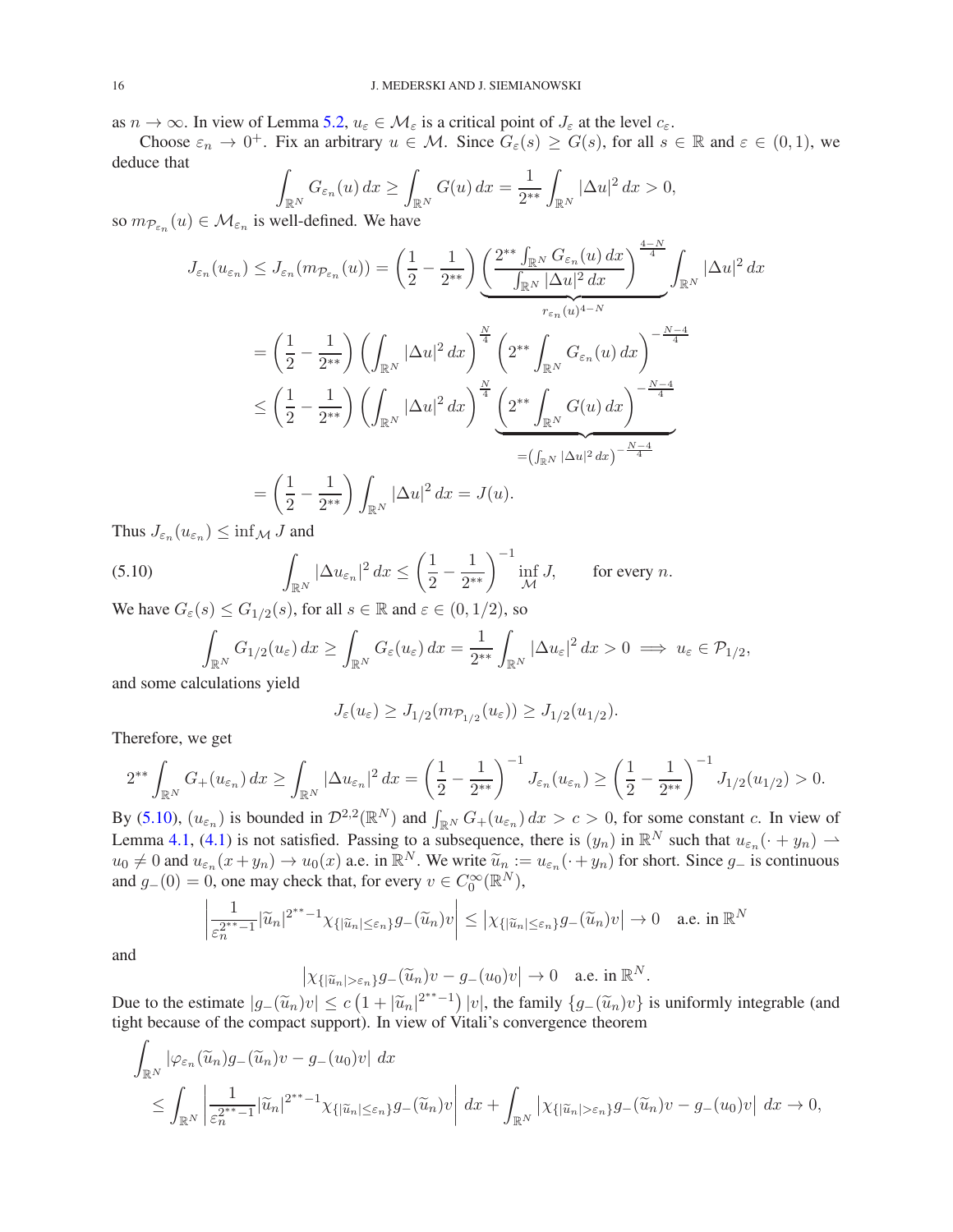as  $n \to \infty$ . Similarly, we obtain

$$
\int_{\mathbb{R}^N} g_+(\widetilde{u}_n)v\,dx \to \int_{\mathbb{R}^N} g_+(u_0)v\,dx.
$$

Gathering the above we deduce that

$$
J'_{\varepsilon_n}(\widetilde{u}_n)(v) = \int_{\mathbb{R}^N} \Delta \widetilde{u}_n \Delta v \, dx - \int_{\mathbb{R}^N} g_+(\widetilde{u}_n)v \, dx + \int_{\mathbb{R}^N} \varphi_{\varepsilon_n}(\widetilde{u}_n)g_-(\widetilde{u}_n)v \, dx
$$

$$
\to \int_{\mathbb{R}^N} \Delta u_0 \Delta v \, dx - \int_{\mathbb{R}^N} g_+(u_0)v \, dx + \int_{\mathbb{R}^N} g_-(u_0)v \, dx.
$$

Each  $\tilde{u}_n$  is a critical point of  $J_{\varepsilon_n}$ , since so is  $u_{\varepsilon_n}$  (translation invariance), hence

$$
\int_{\mathbb{R}^N} \Delta u_0 \Delta v \, dx = \int_{\mathbb{R}^N} g(u_0) v \, dx,
$$

i.e.,  $u_0$  is a weak solution to [\(1.1\)](#page-0-0). By Lebesgue's dominated convergence theorem one may show that

$$
G_-^{\varepsilon_n}(\widetilde{u}_n)\to G_-(u_0)\quad\text{a.e. in }\mathbb{R}^N,
$$

as  $n \to \infty$ , and, on the other hand,

$$
2^{**}\int_{\mathbb{R}^N} G_-^{\varepsilon_n}(\widetilde{u}_n) dx = 2^{**}\int_{\mathbb{R}^N} G_+(\widetilde{u}_n) dx - \int_{\mathbb{R}^N} |\Delta \widetilde{u}_n|^2 dx \le c \left( \sup_{n \ge 1} \|\widetilde{u}_n\|_{\mathcal{D}^{2,2}(\mathbb{R}^N)} \right) < \infty,
$$

where we used the fact that  $\tilde{u}_n \in M_{\varepsilon_n}$ , [\(5.1\)](#page-10-1) and [\(5.10\)](#page-15-0). By Fatou's lemma and by the above

$$
\int_{\mathbb{R}^N} G_{-}(u_0) dx \le \liminf_{n \to \infty} \int_{\mathbb{R}^N} G_{-}^{\varepsilon_n}(\widetilde{u}_n) dx < \infty,
$$

namely, we have shown that  $G_-(u_0) \in L^1(\mathbb{R}^N)$ . By the Pohožaev identity, we infer that  $u_0 \in \mathcal{M}$ . Lastly, we show that  $J(u_0) = \inf_{\mathcal{M}} J$ . We use the weak l.s.c. of the norm and [\(5.10\)](#page-15-0) to find that

$$
J(u_0) = \left(\frac{1}{2} - \frac{1}{2^{**}}\right) \int_{\mathbb{R}^N} |\Delta u_0|^2 dx \le \liminf_{n \to \infty} \left(\frac{1}{2} - \frac{1}{2^{**}}\right) \int_{\mathbb{R}^N} |\Delta \widetilde{u}_n|^2 dx
$$
  
= 
$$
\liminf_{n \to \infty} \left(\frac{1}{2} - \frac{1}{2^{**}}\right) \int_{\mathbb{R}^N} |\Delta u_{\varepsilon_n}|^2 dx \le \inf_{\mathcal{M}} J.
$$

# 6. Biharmonic logarithmic inequality

<span id="page-16-1"></span><span id="page-16-0"></span>LEMMA 6.1. *If*  $u \in \mathcal{D}^{2,2}(\mathbb{R}^N)$  and  $\int_{\mathbb{R}^N} |u|^2 dx = 1$ , then

$$
\int_{\mathbb{R}^N} |\nabla u|^2\,dx < \left(\int_{\mathbb{R}^N} |\Delta u|^2\,dx\right)^{1/2}.
$$

PROOF. We rely on ideas from [[4](#page-19-19)]. Let us define the Fourier transform  $\hat{u}$  of u (whenever possible) as

$$
\widehat{u}(\xi) = \frac{1}{(2\pi)^{N/2}} \int_{\mathbb{R}^N} e^{-ix\cdot\xi} u(x) \, dx, \quad \xi \in \mathbb{R}^N.
$$

If  $u \in \mathcal{D}^{2,2}(\mathbb{R}^N)$  and  $\int_{\mathbb{R}^N} |u|^2 dx = 1$ , then  $u \in H^2(\mathbb{R}^N)$  and by the Plancharel theorem

$$
||u||_{L^{2}(\mathbb{R}^{N})} = ||\widehat{u}||_{L^{2}(\mathbb{R}^{N})},
$$
  
\n
$$
||\nabla u||_{L^{2}(\mathbb{R}^{N})} = ||\widehat{\nabla u}||_{L^{2}(\mathbb{R}^{N})} = ||\xi \widehat{u}||_{L^{2}(\mathbb{R}^{N})},
$$
  
\n
$$
||\Delta u||_{L^{2}(\mathbb{R}^{N})} = ||\Delta u||_{L^{2}(\mathbb{R}^{N})} = |||\xi|^{2} \widehat{u}||_{L^{2}(\mathbb{R}^{N})}.
$$

 $\Box$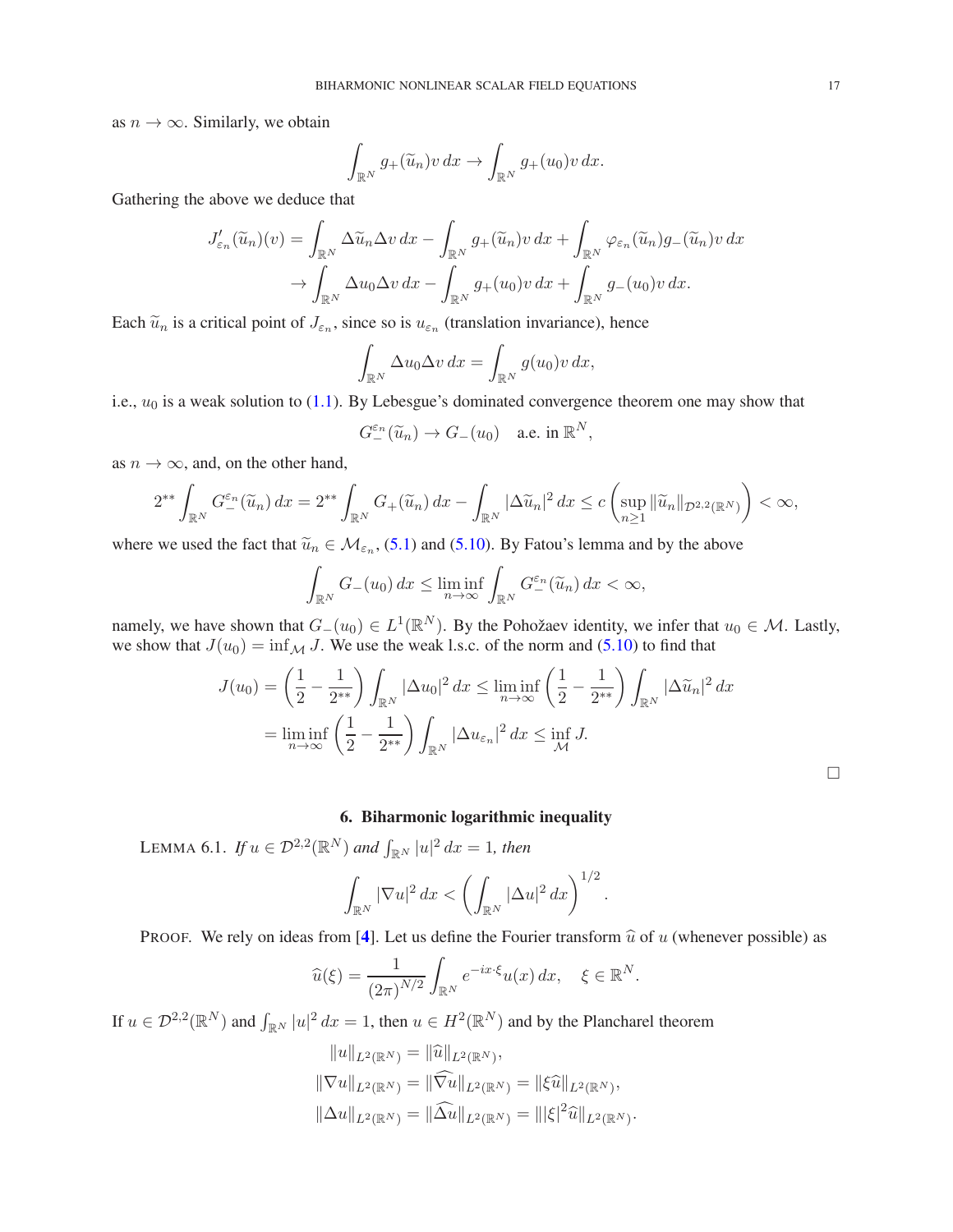By the Cauchy–Schwartz inequality we get

$$
\left(\int_{\mathbb{R}^N} |\xi \widehat{u}(\xi)|^2 d\xi\right)^{1/2} \le \left(\int_{\mathbb{R}^N} |\xi|^2 \widehat{u}(\xi)|^2 d\xi\right)^{1/4} \left(\int_{\mathbb{R}^N} |\widehat{u}(\xi)|^2 d\xi\right)^{1/4}.
$$

and the assertion follows with the non-strict inequality. Recall that the equality in the Cauchy–Schwartz inequality holds if and only if  $|\xi|^2 \hat{u}(\xi) = \lambda \hat{u}(\xi)$  for some  $\lambda$ , what implies  $\hat{u} = 0$ . Hence the inequality in the statement is in fact strict.

*Proof of Theorem [1.4](#page-2-4)*. Observe that the following inequality holds

<span id="page-17-0"></span>(6.1) 
$$
\left(\int_{\mathbb{R}^N} |\Delta u|^2 dx\right)^{\frac{N}{N-4}} \geq C_{N,\log} \int_{\mathbb{R}^N} |u|^2 \log |u| dx, \text{ for any } u \in \mathcal{D}^{2,2}(\mathbb{R}^N),
$$

where

$$
C_{N,log} = 2^{**} \left(\frac{1}{2} - \frac{1}{2^{**}}\right)^{-\frac{4}{N-4}} (\inf_{\mathcal{M}} J)^{\frac{4}{N-4}}.
$$

Indeed, it is enough to consider  $u \in \mathcal{D}^{2,2}(\mathbb{R}^N)$  such that  $\int_{\mathbb{R}^N} |u|^2 \log |u| dx > 0$ . We then obtain  $u(r) \in$ M, where

$$
r := \left(\frac{2^{**} \int_{\mathbb{R}^N} |u|^2 \log |u| \, dx}{\int_{\mathbb{R}^N} |\Delta u|^2}\right)^{1/4}
$$

.

Hence  $J(u(r\cdot)) \ge \inf_{\mathcal{M}} J$  and we get [\(6.1\)](#page-17-0).

<span id="page-17-1"></span>Now note that  $(6.1)$  is equivalent to

$$
(6.2) \qquad \Big(\int_{\mathbb{R}^N} |\Delta u|^2 \, dx\Big)^{\frac{N}{N-4}} \ge C_{N,\log\max_{\alpha\in\mathbb{R}}} \Big\{ e^{-\alpha 2^{**}} \int_{\mathbb{R}^N} |e^{\alpha}u|^2 \log |e^{\alpha}u| \, dx \Big\}, \quad \text{for } u \in \mathcal{D}^{2,2}(\mathbb{R}^N).
$$

Assuming that  $\int_{\mathbb{R}^N} |u|^2 dx = 1$ , the maximum of the right hand side of [\(6.2\)](#page-17-1) is attained at  $\alpha = \frac{N-4}{8} - \int_{\mathbb{R}^N} |u|^2 \log |u| dx$ . Hence we get  $\int_{\mathbb{R}^N} |u|^2 \log |u| \, dx$ . Hence we get

$$
\frac{N}{N-4}\log\left(\int_{\mathbb{R}^N}|\Delta u|^2\,dx\right)\geq \log(C_{N,log})-\alpha 2^{**}+2\alpha+\log\left(\frac{N-4}{8}\right)
$$

that is

$$
\frac{N}{N-4}\log\Big(\int_{\mathbb{R}^N}|\Delta u|^2\,dx\Big)\geq \log\Big(C_{N,\log}\frac{N-4}{8}e^{-1}\Big)+\frac{8}{N-4}\int_{\mathbb{R}^N}|u|^2\log|u|\,dx
$$

and

<span id="page-17-3"></span>
$$
\frac{N}{8}\log\left(\int_{\mathbb{R}^N} |\Delta u|^2 \, dx\right) \ge \frac{N-4}{8}\log\left(C_{N, \log}\frac{N-4}{8}e^{-1}\right) + \int_{\mathbb{R}^N} |u|^2 \log|u| \, dx
$$

thus  $(1.7)$  holds.

We show that the constant in [\(1.7\)](#page-2-1) is optimal, i.e., there is  $u \in \mathcal{D}^{2,2}(\mathbb{R}^N)$  such that the equality holds. First of all, notice that if  $u_0$  is a minimizer given by Theorem [1.3,](#page-2-0) then for  $u_0$  we have the equality in [\(6.1\)](#page-17-0):

(6.3) 
$$
\left(\int_{\mathbb{R}^N} |\Delta u_0|^2 dx\right)^{\frac{N}{N-4}} = C_{N, \log} \int_{\mathbb{R}^N} |u_0|^2 \log |u_0| dx.
$$

We use [\(6.1\)](#page-17-0) for the family of functions  $\frac{e^{ax}}{\|a\|^{2}}$  $\frac{e^{\alpha}}{\|u_0\|_{L^2}}u_0\in \mathcal{D}^{2,2}(\mathbb{R}^N),$   $\alpha\in\mathbb{R},$  to get

<span id="page-17-2"></span>
$$
(6.4) \qquad \left(\int_{\mathbb{R}^N} |\Delta u_0|^2 \, dx\right)^{\frac{N}{N-4}} \ge C_{N, \log} \|u_0\|_{L^2}^{2^{**}-2} e^{(2-2^{**})\alpha} \int_{\mathbb{R}^N} |u_0|^2 \log \left|\frac{e^{\alpha}}{\|u_0\|_{L^2}} u_0\right| \, dx, \quad \alpha \in \mathbb{R}.
$$

Now let us consider the function  $f : \mathbb{R} \to \mathbb{R}$  given by

$$
f(\alpha) := C_{N, \log} ||u_0||_{L^2}^{2^{**}-2} e^{(2-2^{**})\alpha} \int_{\mathbb{R}^N} |u_0|^2 \log \left| \frac{e^{\alpha}}{||u_0||_{L^2}} u_0 \right| dx - \left( \int_{\mathbb{R}^N} |\Delta u_0|^2 dx \right)^{\frac{N}{N-4}}
$$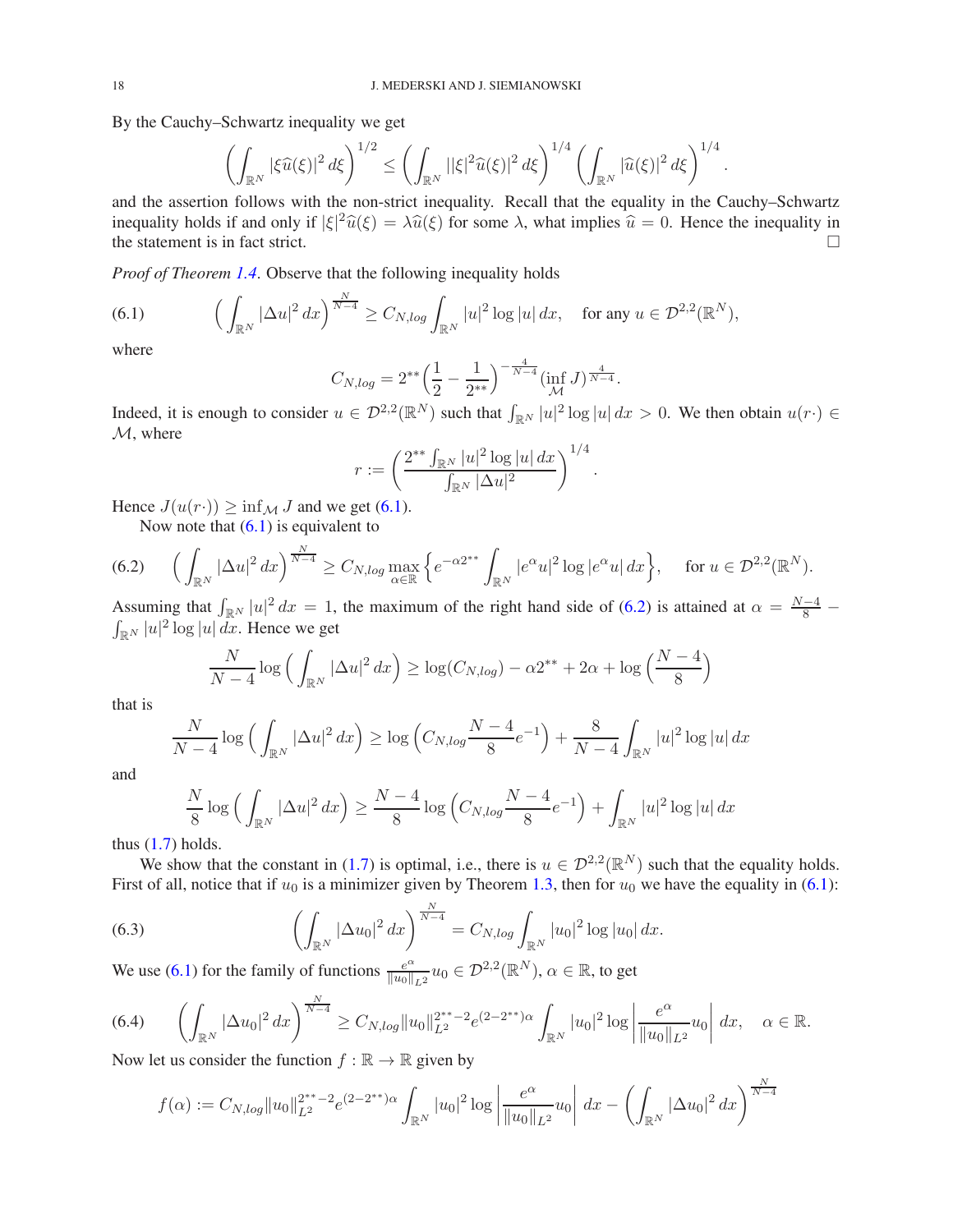Note that

$$
f'(\alpha) = 0 \iff \alpha = \frac{N-4}{8} - \int_{\mathbb{R}^N} \left| \frac{u_0}{\|u_0\|_{L^2}} \right|^2 \log \left| \frac{u_0}{\|u_0\|_{L^2}} \right| dx.
$$

On the other hand, f attains maximum at  $\alpha = \log(||u_0||_{L^2})$  in view of [\(6.4\)](#page-17-2) and [\(6.3\)](#page-17-3), thus

$$
\int_{\mathbb{R}^N} \left| \frac{u_0}{\|u_0\|_{L^2}} \right|^2 \log \left| \frac{u_0}{\|u_0\|_{L^2}} \right| dx = \frac{N-4}{8} - \log(\|u_0\|_{L^2})
$$

or, equivalently,

$$
\frac{1}{\|u_0\|_{L^2}^2} \int_{\mathbb{R}^N} |\Delta u_0|^2 dx = \frac{N}{4},
$$

where we used the fact that  $u_0 \in \mathcal{M}$ . Therefore we obtain the equality in [\(1.7\)](#page-2-1) for the function  $\frac{u_0}{\|u_0\|_{L^2}}$ .

Let us now suppose that

$$
\frac{N}{8}\log\left(\left(\frac{8e}{C_{N,\log}(N-4)}\right)^{(N-4)/N}\int_{\mathbb{R}^N}|\Delta u|^2\,dx\right)=\int_{\mathbb{R}^N}|u|^2\log|u|\,dx
$$

for some  $u \in \mathcal{D}^{2,2}(\mathbb{R}^N)$  such that  $||u||_{L^2(\mathbb{R}^N)} = 1$ . Then

$$
\left(\int_{\mathbb{R}^N} |\Delta u|^2 \, dx\right)^{\frac{N}{N-4}} = C_{N, \log} e^{-\alpha 2^{**}} \int_{\mathbb{R}^N} |e^{\alpha} u|^2 \log |e^{\alpha} u| \, dx
$$

for  $\alpha = \frac{N-4}{8} - \int_{\mathbb{R}^N} |u|^2 \log |u| dx$  and the equality in [\(6.1\)](#page-17-0) holds for  $u_1 := e^{\alpha}u$ . Hence  $J(u_0) = \inf_{\mathcal{M}} J$ for

$$
u_0 := u_1(r \cdot) \in \mathcal{M}
$$
, where  $r = \left(\frac{2^{**} \int_{\mathbb{R}^N} |u_1|^2 \log |u_1| dx}{\int_{\mathbb{R}^N} |\Delta u_1|^2 dx}\right)^{1/4}$ 

.

.

Let us sketch the proof that  $u_0$  is a critical point of J. Firstly, note that, for every  $v \in C_0^{\infty}(\mathbb{R}^N)$ ,  $G(u_0+v) \in$  $L^1(\mathbb{R}^N)$ , for  $G(s) := s^2 \log |s|$ . Fix an arbitrary  $v \in C_0^{\infty}(\mathbb{R}^N)$ . We use the fact that G is  $C^1$ -smooth and the Lebesgue dominated convergence theorem to get

$$
\lim_{t \to 0} \frac{1}{t} \left( \int_{\mathbb{R}^N} G(u_0 + tv) \, dx - \int_{\mathbb{R}^N} G(u_0) \, dx \right) = \int_{\mathbb{R}^N} g(u_0) v \, dx.
$$

By the continuity,  $\int_{\mathbb{R}^N} G(u_0 + tv) dx > 0$ , for sufficiently small  $|t| > 0$ , so  $(u_0 + tv)(r \cdot) \in \mathcal{M}$ , where

$$
r = \left(\frac{2^{**} \int_{\mathbb{R}^N} G(u_0 + tv) \, dx}{\int_{\mathbb{R}^N} |\Delta(u_0 + tv)|^2 \, dx}\right)^{1/4}.
$$

Hence

$$
J((u_0 + tv)(r\cdot)) \ge \inf_{\mathcal{M}} J = J(u_0)
$$

or, equivalently,

$$
\left(\frac{1}{2} - \frac{1}{2^{**}}\right)^{4/N} \int_{\mathbb{R}^N} |\Delta(u_0 + tv)|^2 dx \ge J(u_0)^{4/N} \left(2^{**} \int_{\mathbb{R}^N} G(u_0 + tv) dx\right)^{(N-4)/N}
$$

We then proceed similarly as in the last part of the proof of Lemma [5.2](#page-13-3) to conclude that

$$
\int_{\mathbb{R}^N} \Delta u_0 \Delta v \, dx \ge \int_{\mathbb{R}^N} g(u_0) v \, dx,
$$

which yields that  $u_0$  is a critical point of  $J$ .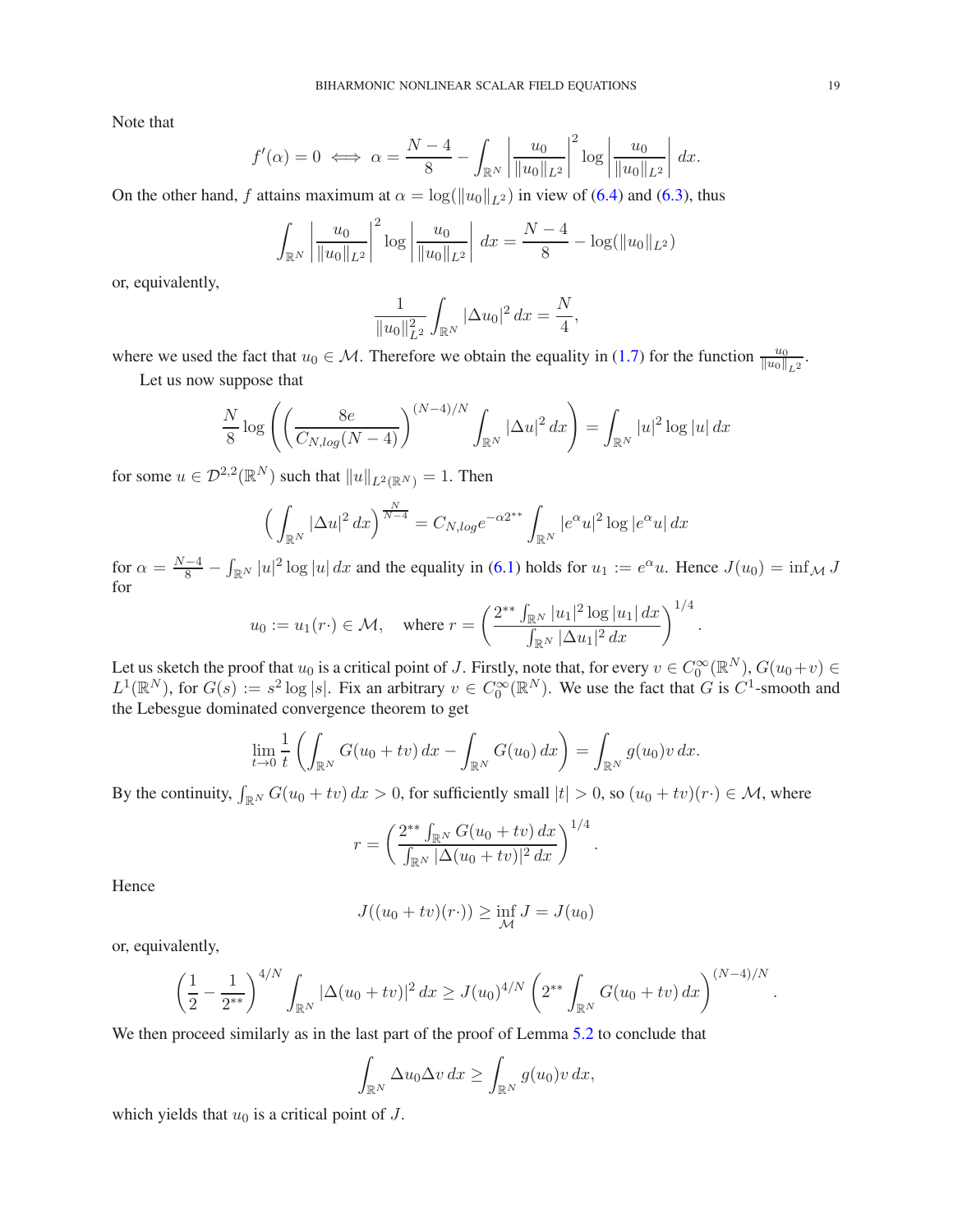Finally, we show the estimate of the constant  $C_{N,log}$  from Theorem [1.7.](#page-2-1) Observe that if  $u \in \mathcal{D}^{2,2}(\mathbb{R}^N)$ and  $\int_{\mathbb{R}^N} |u|^2 dx = 1$ , then  $u \in H^2(\mathbb{R}^N)$ . In view of Lemma [6.1](#page-16-1) and the logarithmic Sobolev inequality  $(1.8)$  we obtain

$$
\int_{\mathbb{R}^N} |u|^2 \log(|u|) dx < \frac{N}{4} \log \left( \frac{2}{\pi eN} \left( \int_{\mathbb{R}^N} |\Delta u|^2 dx \right)^{1/2} \right) = \frac{N}{8} \log \left( \left( \frac{2}{\pi eN} \right)^2 \int_{\mathbb{R}^N} |\Delta u|^2 dx \right),
$$

and so

$$
\left(\frac{8e}{C_{N,log}(N-4)}\right)^{(N-4)/N} < \left(\frac{2}{\pi eN}\right)^2.
$$

### Acknowledgements

The authors were supported by the National Science Centre, Poland (Grant No. 2017/26/E/ST1/00817). J. Mederski was also partially supported by the Deutsche Forschungsgemeinschaft (DFG, German Research Foundation) – Project-ID 258734477 – SFB 1173 during the stay at Karlsruhe Institute of Technology.

#### References

- <span id="page-19-15"></span>[1] R. A. Adams, *Sobolev spaces*, Academic Press [A subsidiary of Harcourt Brace Jovanovich, Publishers], New York-London, 1975. Pure and Applied Mathematics, Vol. 65.
- <span id="page-19-4"></span>[2] S. Agmon, A. Douglis, and L. Nirenberg, *Estimates near the boundary for solutions of elliptic partial differential equations satisfying general boundary conditions. I*, Comm. Pure Appl. Math. 12 (1959), 623–727.
- <span id="page-19-0"></span>[3] S. S. Antman, *Nonlinear problems of elasticity*, 2nd ed., Applied Mathematical Sciences, vol. 107, Springer, New York, 2005.
- <span id="page-19-19"></span>[4] J. Bellazzini, R. L. Frank, and N. Visciglia, *Maximizers for Gagliardo-Nirenberg inequalities and related non-local problems*, Math. Ann. 360 (2014), no. 3-4, 653–673.
- <span id="page-19-7"></span>[5] H. Berestycki and P.-L. Lions, *Nonlinear scalar field equations. I. Existence of a ground state*, Arch. Rational Mech. Anal. 82 (1983), no. 4, 313–345.
- <span id="page-19-3"></span>[6] H. Brézis and T. Kato, *Remarks on the Schrödinger operator with singular complex potentials*, J. Math. Pures Appl. (9) 58 (1979), no. 2, 137–151.
- <span id="page-19-6"></span>[7] H. Brezis and E. H. Lieb, *Minimum action solutions of some vector field equations*, Comm. Math. Phys. 96 (1984), no. 1, 97–113.
- <span id="page-19-12"></span>[8] E. A. Carlen, *Superadditivity of Fisher's information and logarithmic Sobolev inequalities*, J. Funct. Anal. 101 (1991), no. 1, 194–211. MR1132315
- <span id="page-19-13"></span>[9] M. del Pino and J. Dolbeault, *Best constants for Gagliardo-Nirenberg inequalities and applications to nonlinear diffusions*, J. Math. Pures Appl. (9) 81 (2002), no. 9, 847–875.
- <span id="page-19-14"></span>[10] M. del Pino and J. Dolbeault, *The optimal Euclidean L<sup>p</sup>-Sobolev logarithmic inequality*, J. Funct. Anal. 197 (2003), no. 1, 151–161.
- <span id="page-19-1"></span>[11] G. Fibich, B. Ilan, and G. Papanicolaou, *Self-focusing with fourth-order dispersion*, SIAM J. Appl. Math. 62 (2002), no. 4, 1437–1462.
- <span id="page-19-2"></span>[12] F. Gazzola, H.-C. Grunau, and G. Sweers, *Polyharmonic boundary value problems*, Lecture Notes in Mathematics, vol. 1991, Springer-Verlag, Berlin, 2010. Positivity preserving and nonlinear higher order elliptic equations in bounded domains.
- <span id="page-19-10"></span>[13] L. Gross, *Logarithmic Sobolev inequalities*, Amer. J. Math. 97 (1975), no. 4, 1061–1083.
- <span id="page-19-11"></span>[14] E. H. Lieb and M. Loss, *Analysis*, 2nd ed., Graduate Studies in Mathematics, vol. 14, American Mathematical Society, Providence, RI, 2001.
- <span id="page-19-16"></span>[15] P.-L. Lions, *The concentration-compactness principle in the calculus of variations. The locally compact case. II*, Ann. Inst. H. Poincaré Anal. Non Linéaire 1 (1984), no. 4, 223–283.
- <span id="page-19-17"></span>[16] P.-L. Lions, *The concentration-compactness principle in the calculus of variations. The locally compact case. I*, Ann. Inst. H. Poincaré Anal. Non Linéaire 1 (1984), no. 2, 109–145.
- <span id="page-19-5"></span>[17] S. Mayboroda and V. Maz'ya, *Regularity of solutions to the polyharmonic equation in general domains*, Invent. Math. 196 (2014), no. 1, 1–68.
- <span id="page-19-18"></span>[18] V. G. Maz'ja, *Sobolev spaces*, Springer Series in Soviet Mathematics, Springer-Verlag, Berlin, 1985. Translated from the Russian by T. O. Shaposhnikova.
- <span id="page-19-8"></span>[19] J. Mederski, *Nonradial solutions of nonlinear scalar field equations*, Nonlinearity 33 (2020), no. 12, 6349–6380.
- <span id="page-19-9"></span>[20] J. Mederski, *General class of optimal Sobolev inequalities and nonlinear scalar field equations*, J. Differential Equations 281 (2021), 411–441.

 $\Box$